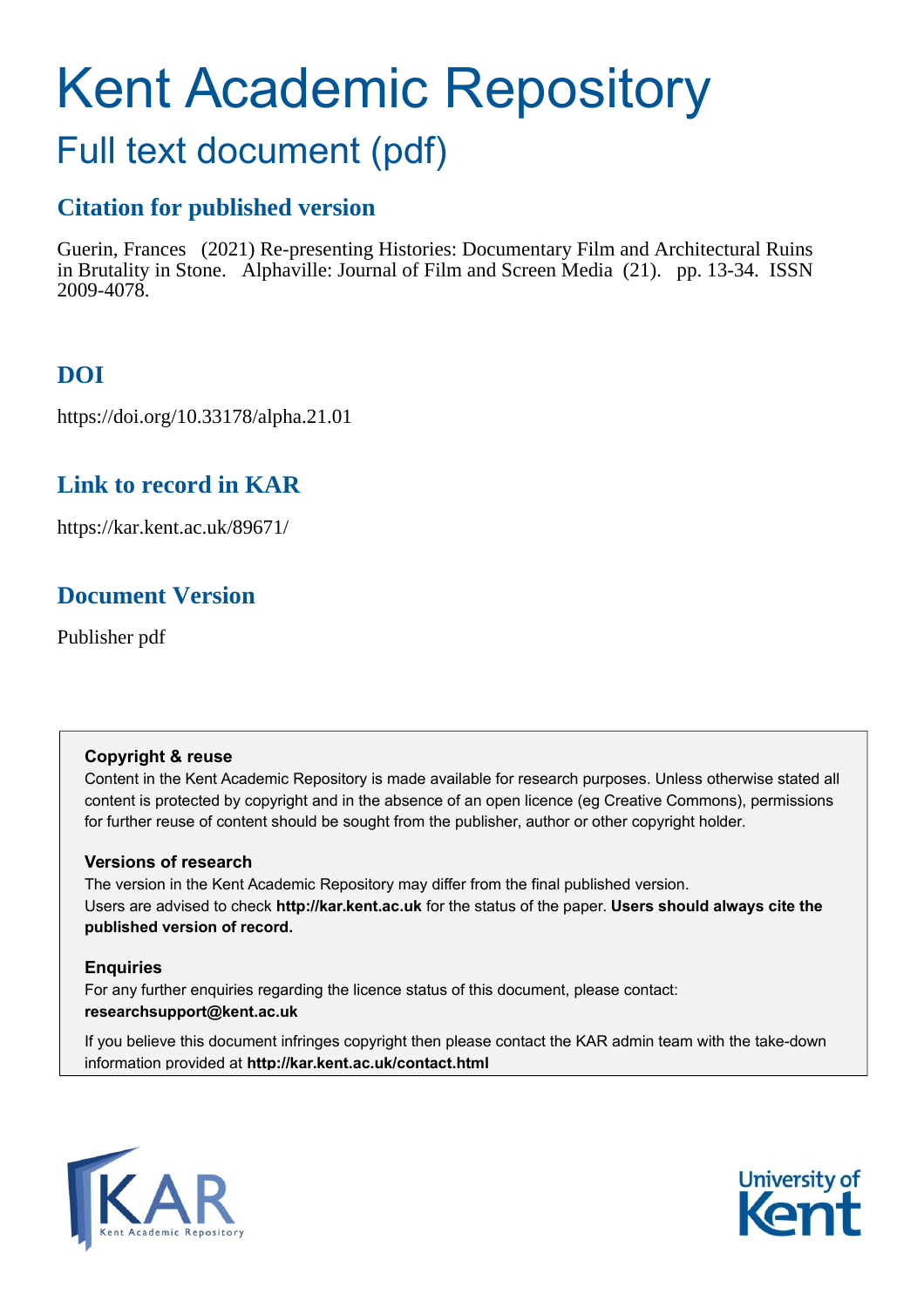

## **Re-presenting Histories: Documentary Film and Architectural Ruins in** *Brutality in Stone*

## Frances Guerin

*Abstract: This article rereads Alexander Kluge and Peter Schamoni's short film* Brutality in Stone *(1961) in light of more contemporary scholarly interest in the architectural ruin. This leads to an analysis that challenges or recasts cinematic assumptions about the past. I begin my analysis through attention to* Brutality in Stone*'s radical strategies of montage, marriage of archival stills and newly shot documentary moving images, merging of real and imagined, past and present, sound and image. These formal strategies are observed through the lens of theories of ruin, Kluge's own writings on cinema and history, references to the historiography of Nazi architecture, and contemporary theories of ruination in architecture. I then reveal the film as a type of counter-memory, promoting a critical awareness of, rather than espousing an ideologically motivated enthusiasm for the histories and memories of the past as they have been represented in architectural monuments, and cinematic and historical narratives. Specifically, a contemporary reconsideration of* Brutality in Stone *contributes to rethinking the relationship to the ongoing lessons of German history and its cinematic representation in the contemporary moment. Keeping alive the memories of the past has never been more urgent as we move into a historical moment when memories of the Nazi past are becoming ever dimmer.*

Every building bequeathed us by history testifies to the spirit of its builders and of their time, even if it long ago stopped serving its original purpose. (Alexander Kluge and Peter Schamoni, *Brutality in Stone*)

In 1990, Eric Rentschler looked back at Alexander Kluge and Peter Schamoni's short film *Brutality in Stone* (*Brutalität in Stein*, 1961) as a critique of the present of its making. For Rentschler, the film was an introduction to the political wager of the Oberhausen Manifesto in 1962: "*Brutalität in Stein* combines the important and inextricably bound impetuses in Kluge's theory and praxis of film: documentation, authenticity, and experimentation" (33). Specifically, for Rentschler, *Brutality in Stone* prefaces the concerns of the New German Cinema when it uses an experimental film language to document and expose the discursive fiction of Hitler's claims for history and reality as they were articulated in Nazi architecture. Effectively, the film seeks to deconstruct the past in an attempt to ensure the reality and material ramifications of National Socialism are unable to be denied (29). Rentschler explains that his understanding of the short, ground-breaking documentary is inseparable from his own historical moment. By 1990, New German Cinema had made visible and "sayable" Germany's violent past.<sup>1</sup> However, the historical events in Rentschler's midst as he was writing—namely the fall of the Berlin Wall—would lead to new conceptions of German history and with it, German identity. That is, Rentschler returns to Kluge and Schamoni's film about the remains and ruins of the unfinished and partially destroyed *Reichsparteitagsgelände* (Nazi Party Rally Grounds)—built as a monument to the future sovereignty of the Third Reich—at a moment when Germany's ruptured history was, yet again, in upheaval. Similarly, in 1990, the promised utopia of East German socialism was in ruins, about to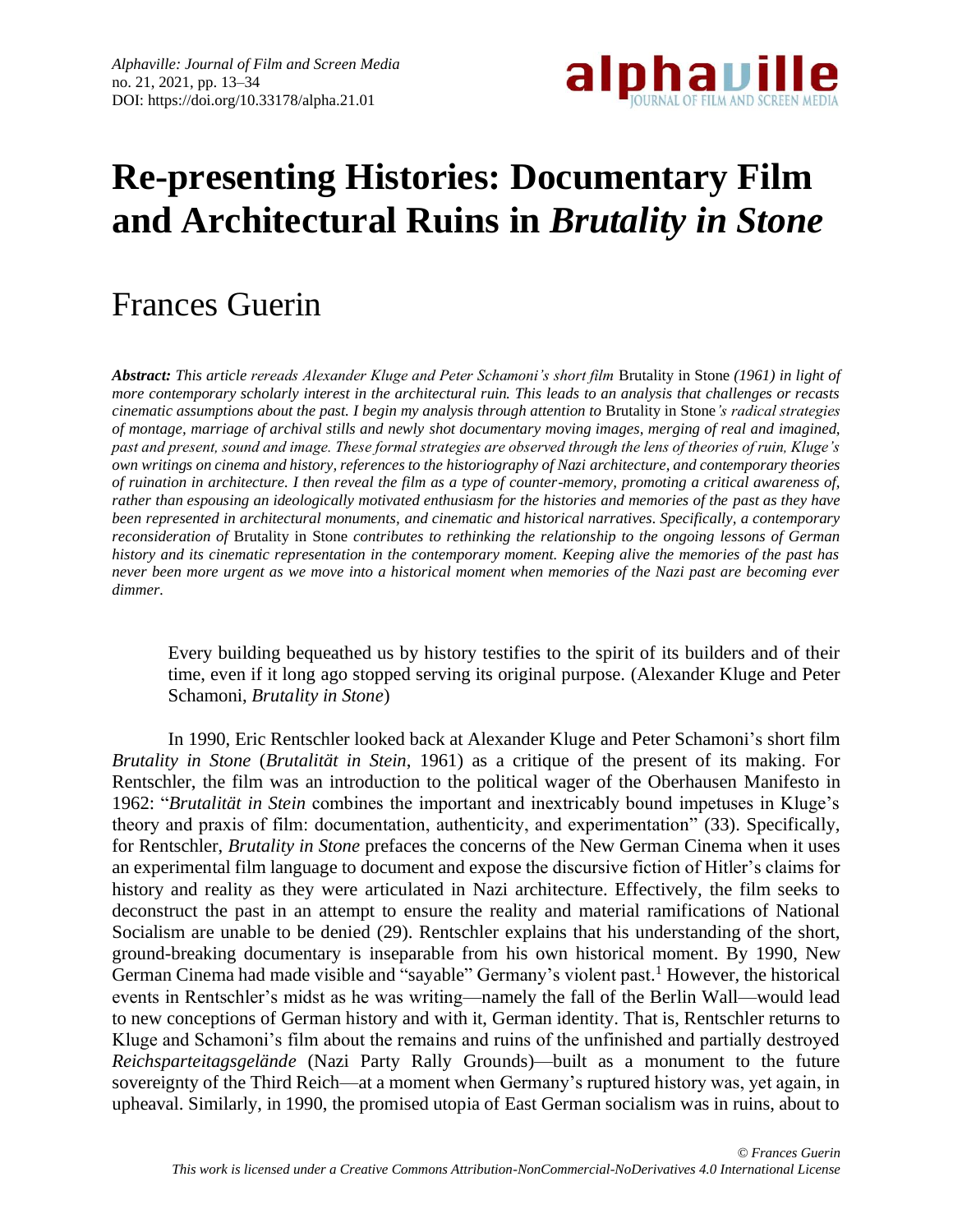be appropriated by what many argued to be capitalist imperialism. This unmentioned historical context might thus be seen as the real question in Rentschler's article: how can the past be articulated in a moment when its value is rapidly changing thanks to the collapse of, in 1990, the German Democratic Republic? Such a question finds context within an understanding of Alexander Kluge's conception of history as being defined by a process of rewriting, or revisioning of the past in the present through historical analysis.<sup>2</sup>

If *Brutality in Stone*'s return to architectural ruins as a rethinking of history has the capacity to reveal aspects of the present of its reception, as well as to re-envision the past from the perspective of that present, then what is the film's significance today? Influenced by Rentschler's inquiry, and Kluge's insistence on making history conscious in the present, I understand Kluge and Schamoni's film within the current fascination with ruin culture. In addition, I revisit the film to rethink our relationship to the ongoing lessons of German history at a moment when the past is becoming increasingly distant, and memories of that past are dimming. This has become of particular concern since those who experienced the Second World War and the Holocaust are increasingly fewer in number. Seen from today's perspective, the film can be posited as counter to the contemporary nostalgia for ruins in what has more recently become known as "ruin porn".<sup>3</sup> In the plethora of films, photographs and other cultural examples that aestheticise the past, images of traumatic historical events, the detritus of industrial modernity, ecological disasters and war are made mesmerising, awe-inspiring and pleasurable to consume. Typically, such images remove contradictions from the landscape of ruin, a beautiful image hides the social disharmony and smoothes over the destruction that comes hand in hand with the ruin.<sup>4</sup> The (now absent) past is seen with sentimentality as a time of productivity and wellbeing. In our historical moment, when images and history are being elided, the fragmentation and ambiguity of *Brutality in Stone*'s modernist aesthetic can provoke a reflection on the present moment of its reception. Similar to the way that the aesthetic of *Brutality in Stone* sought to critique the motivations of the fascist aesthetic, in this article, I argue that, seen today, the film's stylistic strategies reinstate the historical power of architectural ruins. What might be called the authentic power of the ruin discovered by the film counters the absolute iconic authority with which Hitler imbued ruins in general. The film's experimentation thus also functions as a doorway to a more complex understanding of the contemporaneous, the present moment of its reception.

In the immediate postwar years, all visible vestiges of Germany's Nazi regime were systematically removed from public display: the swastikas that remained after Allied firestorms were smashed, and the statues and monuments were destroyed. The ban on public display of Nazi symbols became law shortly after the war's end. Nevertheless, many of the buildings designed and built by the Third Reich were left standing. In line with Germany's current commitment to educating about, rather than ignoring the past, the complex histories of such buildings are interrogated by documents and panels at given sites. In the case of the Nuremberg complex, a documentation centre for visitors has been integrated into the north wing of the former Congress Hall and text panels placed at entrances. Seen from our contemporary perspective, *Brutality in Stone* speaks to this tendency to consciously encourage civic engagement of the site, not idolisation of the past. Indeed, the film encourages spectator-negotiation of Germany's traumatic past (Young). The film achieves this through critiquing the relationship between camera and architecture that was established by the Nazi propaganda machinery in the interests of mystifying and aggrandising the sites of Nazi power. In the most well-known example of this type of cinematic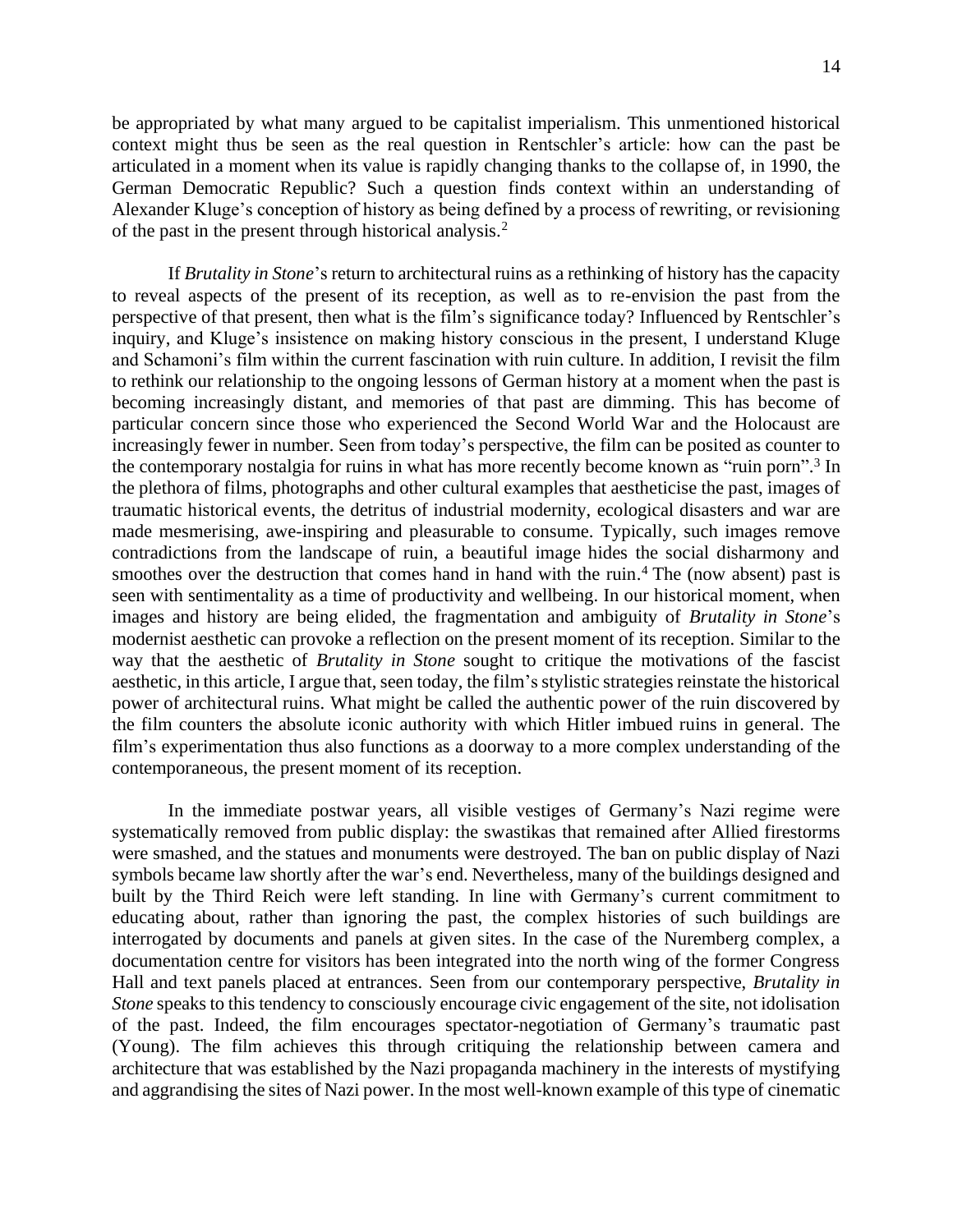representation of architecture—Leni Riefenstahl's *Triumph of the Will* (*Triumph des Willens*, 1935)—the structures of the Nuremberg rally grounds, as well as buildings in the city centre draped in swastika banners, are shot through wide-angles and long shots to convey the immensity of the buildings, monuments and symbols. When they are accompanied by low-angle shots of speakers at the podium, looking up to the sky from the base of flag poles, and through a moving camera that follows a Mercedes motorcade through the city streets, architecture and camera come together to emphasise the power and heroism of Hitler and the Reich. By comparison, *Brutality in Stone* offers a counter-monumentalisation of the architecture as site of ideological spectacle. 5 In doing so, the film creates a cognitive and associative site of memory, rather than an ossification of the ruins and their complex historical significance. As I demonstrate, *Brutality in Stone* presents the architecture as a conglomeration of fragmented ruined surfaces, rather than as an oneiric symbol of an authoritarian regime.



**Figure 1: Camera ascending staircase in** *Brutality in Stone* **(***Brutalität in Stein***), by Alexander Kluge and Peter Schamoni. Alexander Kluge Filmproduktion, 1961. Screenshot.**

In what might be understood as an ironic challenge to the power and longevity of Hitler's anticipation for the Third Reich, the film uses the ruin as the site of its counter-monumentalisation. Albert Speer's "Theory of Ruin Value" (*Die Ruinenwerttheorie*) was introduced as official policy by Hitler following his encounter with the ruins of ancient Rome as Mussolini's guest in 1938. After that visit, Hitler ruled that the Thousand Year Reich must use building materials which would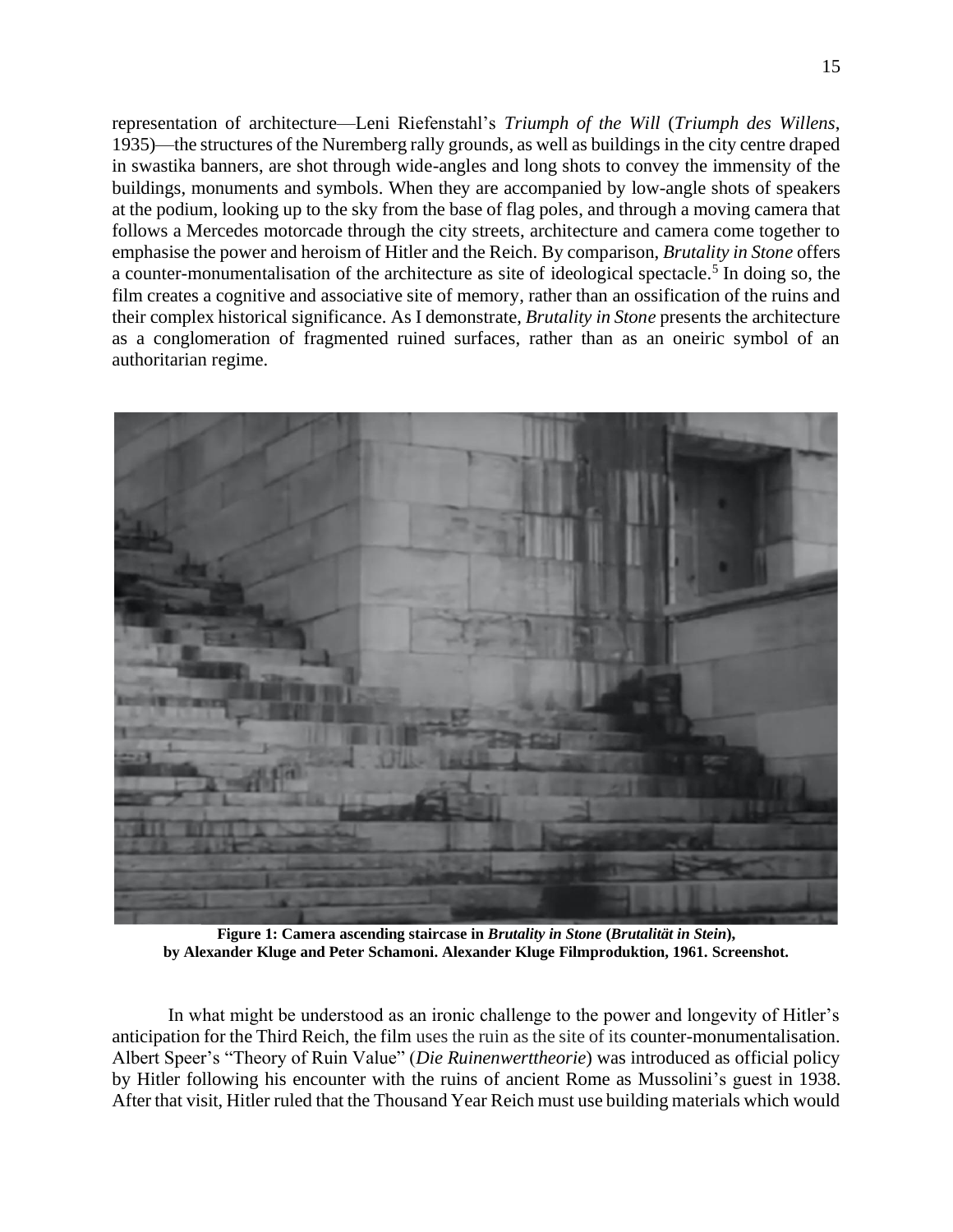anticipate the eventual ruin of its buildings. In turn, these ruins would resemble those in Ancient Greece and Rome, providing a lasting symbol of the greatness of the Reich (Spotts). *Brutality in Stone* shows the ruins to be the very opposite: crumbling, ephemeral and historically mutable in their significance.

Together with the complex image-sound relations and the blurring of static and moving images, as well as archival and original footage, the camera's relationship to the architecture refuses to attribute power to the building remnants from the darkest period of German history. In this way, the film leads to a critical vision that contributes to the creation and ongoing awareness of what Michael Rothberg has termed "multidirectional pasts". 6 In 1960, Kluge and Schamoni were concerned to engage critically with a past that had, until then, been largely uninterrogated through cinema in the Federal Republic of Germany.<sup>7</sup> Similarly, in 1990, Rentschler contributed to a body of work that emphasised the making of new memories of a past that had changed overnight thanks to the fall of Communism. In turn, today, we can look at the film as a kind of "anti-architecture" documentary designed to maintain consciousness of the processes of present history as they are created by memories of the past and their representations.

### **Cinema and Ruins**



**Figure 2: Fragmented architectural buildings.** *Brutality in Stone***. Screenshot.**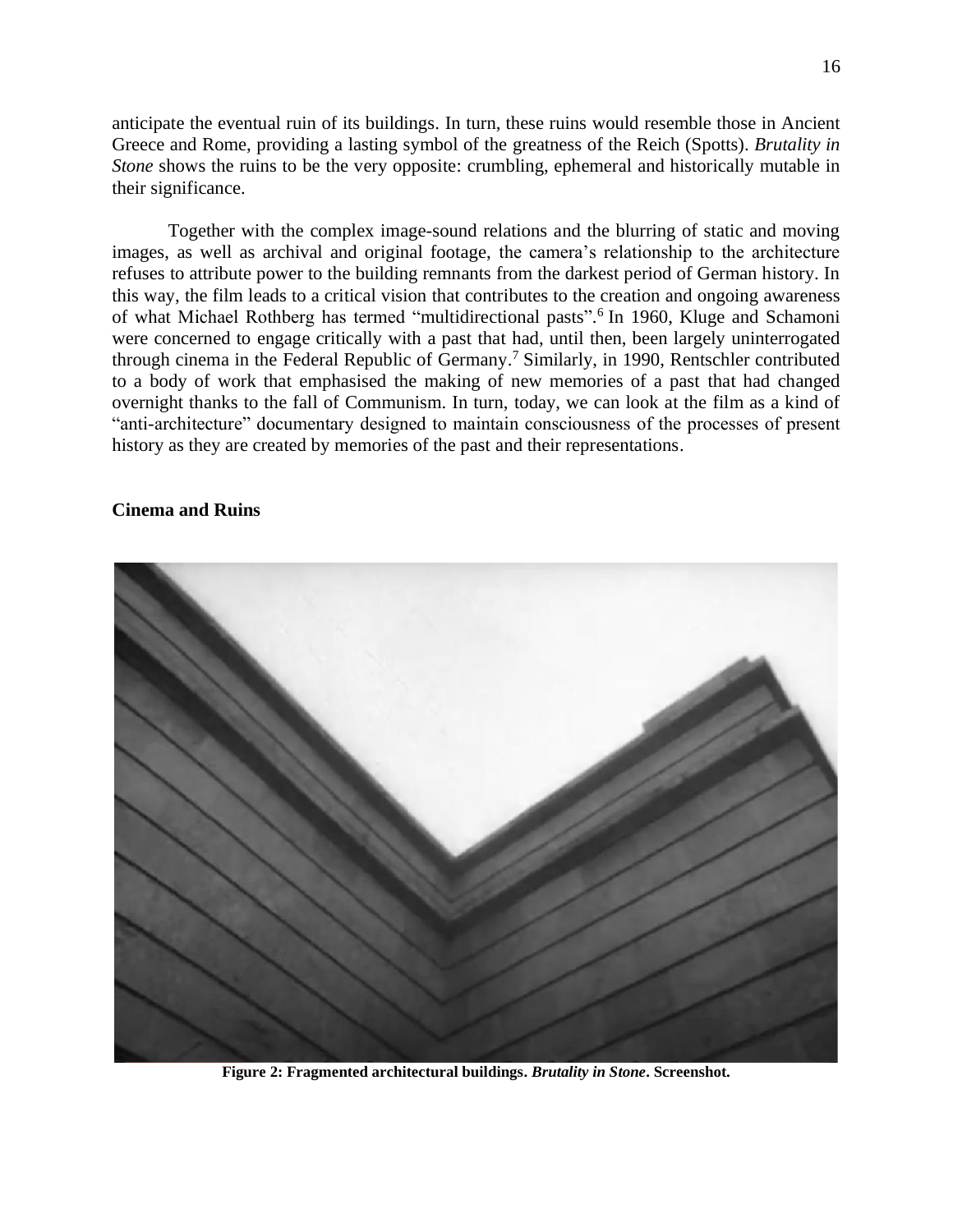For *Brutality in Stone* there are no human survivors in the ruins of the Nuremberg complex. Rather, the film witnesses abandoned structures, empty of human life, through a restless camera searching for memories of the past as they ricochet around and resonate across the remains of the Congress Hall and the parade grandstand on the Zeppelin Field. The film combines still and moving images of the site in all stages of dilapidation. We see it from low angles, through canted and closed frames, always against cloudless white skies. On the soundtrack, we hear speeches by Adolf Hitler and by Alfred Rosenberg. Crowds cheer, party rally speeches ring out, and a clipped expressionless voice reads fragments of Rudolf Höss's diary in voiceover. People do not appear in the rally grounds as they are presented by the film. Rather, from the critical standpoint of 1960, the camera discovers the past in the architectural structures, and then re-enacts it through the addition of the voiceover, found sound and music. This present is created through a relationship between abandoned ruins of Nazi neoclassical architecture and the medium of cinema. Most importantly, the architectural ruins of the past are rediscovered from multiple perspectives to expose them as the site where fantasies were manufactured and multiple crimes conceived.<sup>8</sup>

In contradistinction to the impetus of a film such as Riefenstahl's that uses lighting, sound effects and camerawork to communicate the spectacle and drama of the future German Reich that will be played out on the architectural stage of Nuremberg, *Brutality in Stone* denies its audience the potential thrill of engaging with the energy secreted at the site. It removes the mystery and awe that might otherwise be generated in the translation from object to screen. In her work on André Bazin's writing, Angela Dalle Vacche elucidates the psychological mystery and escape generated by the immediate postwar art documentary. According to Dalle Vacche, for Bazin the art documentaries work to create an identification between viewer and painter through the camera's translation of painting into film (292). It is this relationship that is truncated or interrupted in *Brutality in Stone*—between the film's viewer and the Nazi architect. *Brutality in Stone* represents the Nuremberg grounds as a "shattered" ruinous site, thereby refusing all possibility of identification with the intention of its creators. Like the medium of cinema, the architectural ruin is shown to be in perpetual transformation. The film shows not a static object that preserves, leading to absolution of the past, but a living phenomenon that provokes negotiation of the turbulent history of the past in the present. These present memories are, in turn, the groundwork for a future free of such violence.<sup>9</sup>

*Brutality in Stone* focuses on majestic halls (found and imagined), overgrown paths, crumbling steps, underground caverns and broken walls. In the first half of the film, the camera moves through and around the architectural spaces, inviting us to identify them as the place where a history began thirty years earlier. They are seen from the point of view of a present (1960) that has literally let the grass grow and, by extension, started to ignore the past. The film then takes us into decaying corridors at the Nuremberg grounds inviting us to witness, not to revere or be inspired to create one-dimensional memories. In keeping with the film's impetus to fragment, shatter and challenge the past that took place at this site, so the memories it invites us to create are multiperspectival.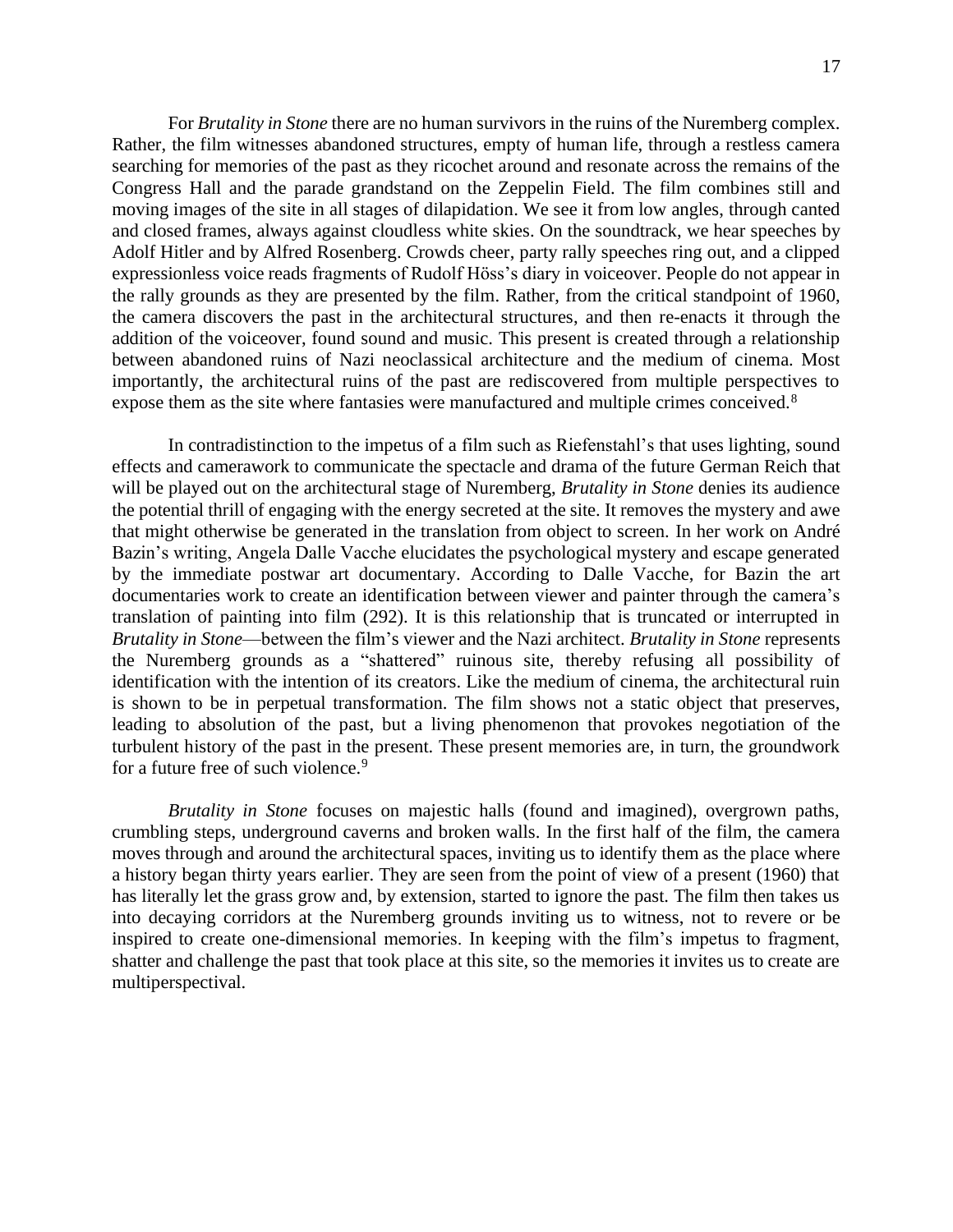

**Figure 3: Dilapidated steps in** *Brutality in Stone***. Screenshot.**

As Kluge himself has said in relationship to the realities represented in his films, the films are "constructed" to offer multiple histories, narratives and possibilities of interpretation. Never one to impose an interpretation on a spectator, always preferring to create a provocation to "the film in the viewer's head", Kluge's experimental process is designed to evoke, to use critic Peter Lutze's term, an "imaginative" response.<sup>10</sup> In turn, if the film in the spectator's head is determined, as Kluge has repeatedly claimed, "from the perspective of today", the film's meaning is located in its experience. The film in the spectator's mind, created through Kluge's particular montage process, becomes the real (as in authentic) history represented. As Lutze describes it in relation to *The Power of Emotion* (*Die Macht der Gefühle*, 1983), the montage process is complex and varied, thus enabling unique and multiple possibilities for historically inflected interpretations from different spectators (115–21).

In *Brutality in Stone*, we are invited to witness the plurality of histories spawned at this site, in our present moment. Thus, the cinema engages with the crumbling walls to create warnings for the present and future. The textual epigraph to *Brutality in Stone* claims that the architectural remnants testify to the memory of the National Socialist era.<sup>11</sup> Through fragmented cinematic representations of ageing architecture, the abandoned buildings bear witness to the devastation, and keep it alive for every viewer in their historical present. The buildings have stood through multiple histories, beginning with that of the fantasy of an all-consuming Nazi power and perversion. As I demonstrate below, the film encourages us to consider the grounds within their subsequent history of Allied destruction, postwar neglect, and post-1989 repurposing.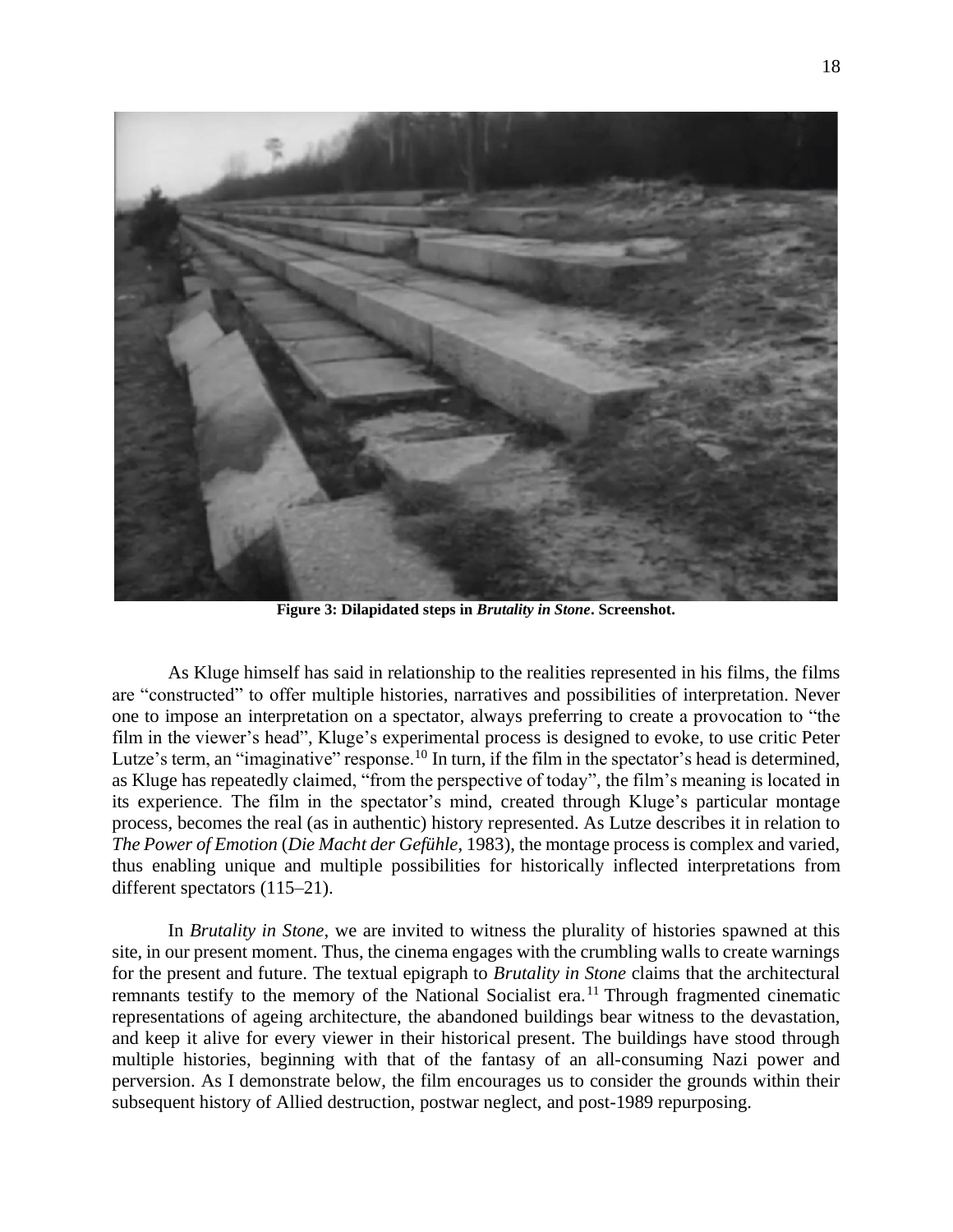

**Figure 4 (above): Archival image of Hitler sketching. Figure 5 (below): Archival image of a sketch by Hitler.** *Brutality in Stone***. Screenshots.**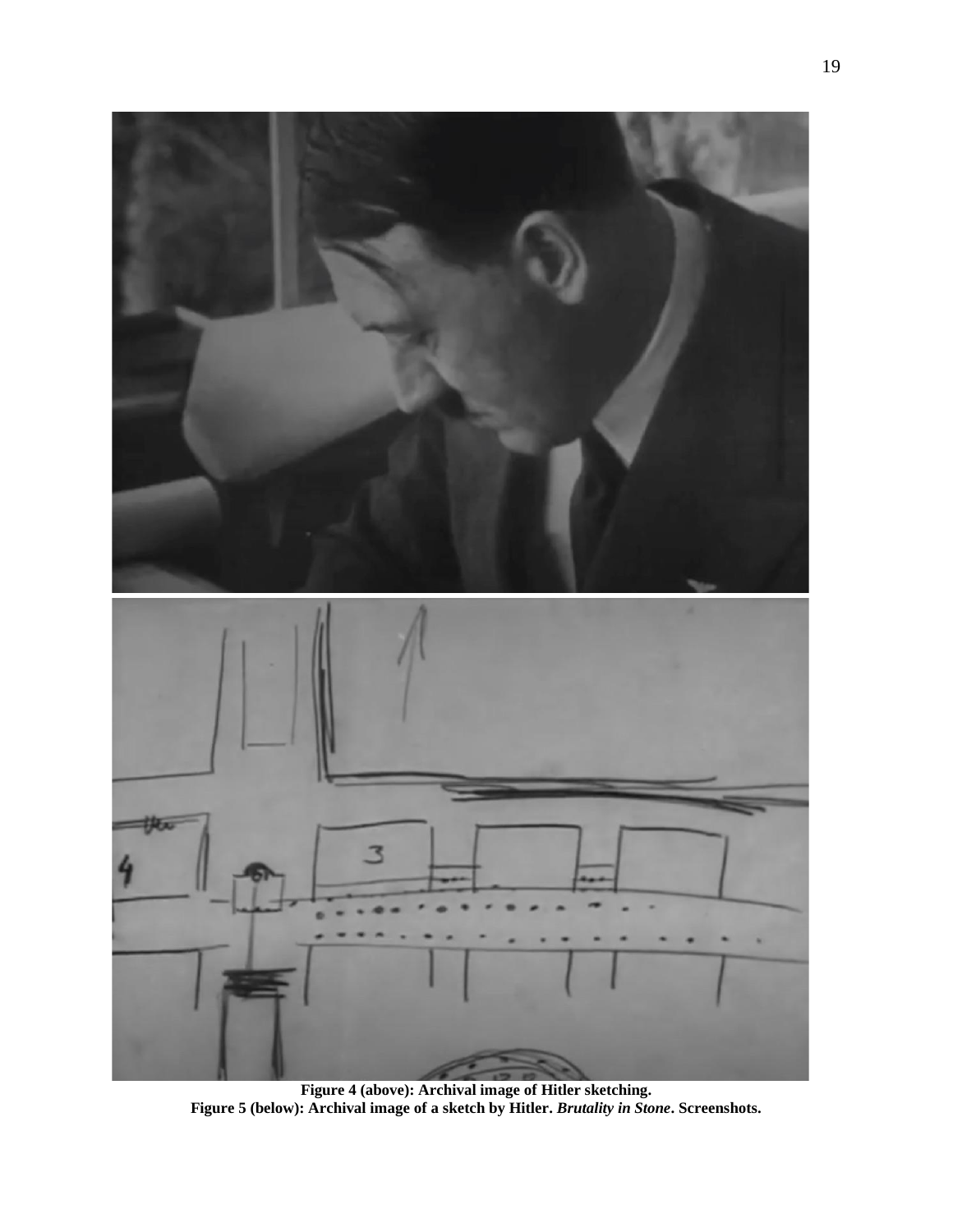The film delivers this reminder to today's viewer through two distinct strategies that are often associated with modernist cinema's critique of history and its representation.<sup>12</sup> First, *Brutality in Stone* mobilises the capacity of the film camera and the abandoned architectural ruin to traverse and reorganise historical times and spatial locations. The film cuts between the past, present and future: archival images of Hitler examining architectural plans and his own sketches from the past are re-presented. Similarly, the Nuremberg grounds in the film's present of 1960 are edited together with other material such as archival photographs of Speer's architectural plans and models for Germania, the projected renewal of Berlin, the future German capital that was never built. In their mélange, without distinction between past, present and future, archival and presentday (1960) images, the ruins and their representation not only traverse time, but true to the capacity of both, they also reverse and manipulate time (von Moltke). Second, the film fragments the image and, thus, potentially disorients the viewer. Both of these strategies result in a reorganisation of time and space, that is shared by the abandoned architectural ruin as it has been theorised.



**Figure 6: Archival sketch of the future German Reich.** *Brutality in Stone***. Screenshot.**

Georg Simmel has argued that the ruin as a fragmentary representation of the past offers a contradictory phenomenon evoking multiple perspectives: evidence of the truncated future of a ruined past, natural transformations of man's cultural constructions and visions, and hopeful emblems covered in the patina of age and simultaneous signs of decay and destruction. (Simmel). The ruin and the cinematic image are twin phenomena enabling a confusion of "multi-directional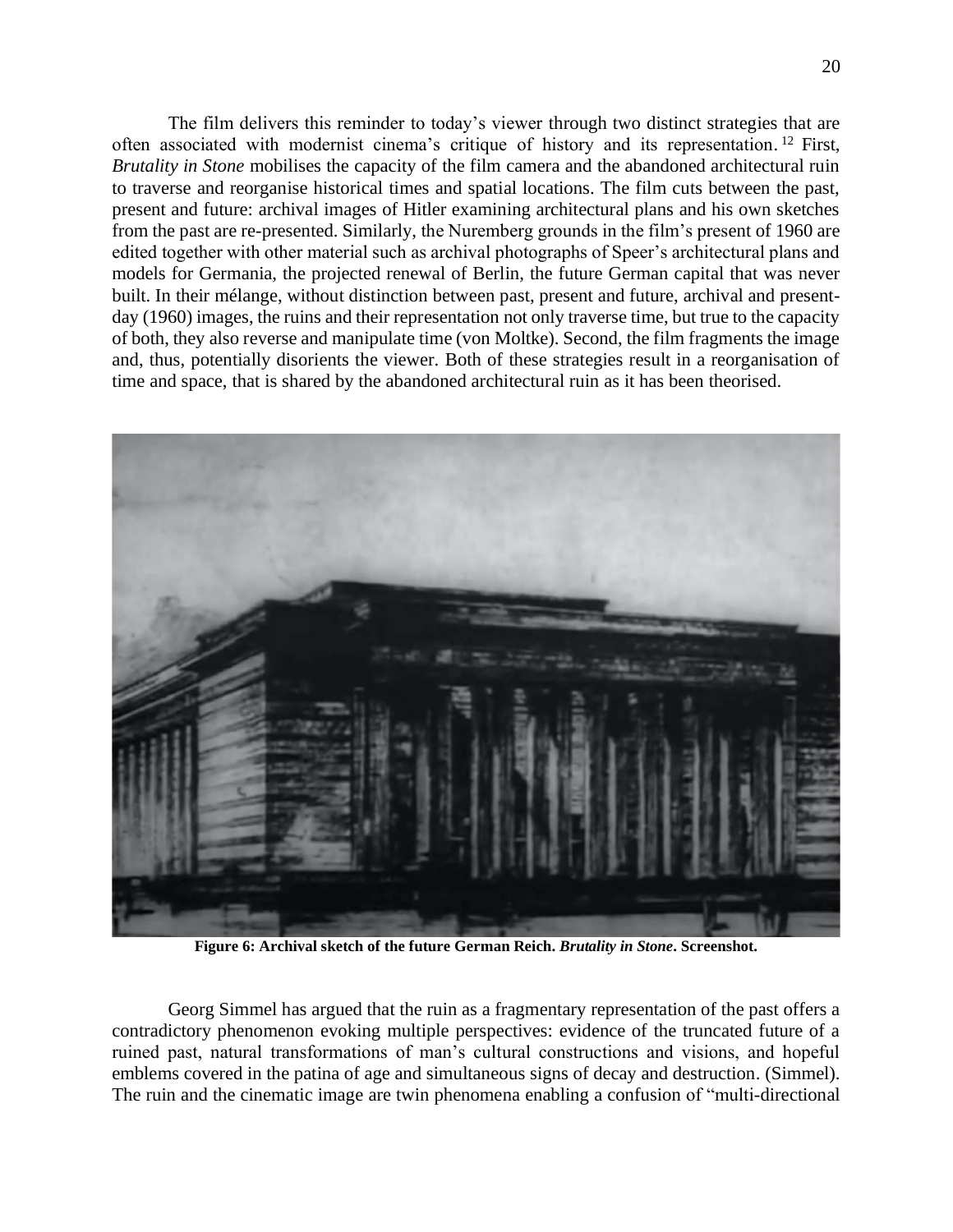pasts" in *Brutality in Stone*. Through editing, camerawork, sound-image relations, a lack of distinction between archival and newly shot footage, films and photographs, representation and reality, past and present are woven together to confound and provoke the spectator. Lastly, thanks to the cinema's ability to abstract places and spaces, the historical relevance of *Brutality in Stone* extends beyond the specificity of wartime German history and its cinematic representation. The film's signifiers are ultimately set loose and, as I argue, we are asked to rethink the past in our present moment, thus recognise our assumptions and misconstructions (Lyons).

### **Fragmented Times and Spaces**

In his call to counter the nostalgia that infests contemporary discourse on ruin culture, Andreas Huyssen argued in 2006 that, over the previous fifteen years, there had been a "strange obsession" with ruins as part of the larger discourse on memory, trauma, genocide, and war. He writes: "The architectural ruin is an example of the indissoluble combination of spatial and temporal desires that trigger nostalgia. In the body of the ruin, the past is both present in its residues and yet no longer accessible, making the ruin an especially powerful trigger for nostalgia" ("Nostalgia" 7). Within the first few minutes of *Brutality in Stone*, following a series of tight, static shot, close-ups of walls, cornices and steps, a crescendo of drumbeats is interrupted by a voiceover telling us we are at the Nuremberg Rally grounds. The camera then moves fluidly, climbing steps that are progressively stained and cracked, with weeds growing in their crevices. The image is accompanied by a swell of music that we are told is an orchestra preparing to play the fourth movement of Brahms's Symphony No. 1 in C Minor. This is followed by Rosenberg's closing words at the same party rally. The soundtrack incites us to anticipate that a momentous event will be discovered when the camera reaches the top of the stairs. Simultaneously, thanks to our privileged historical perspective, we know that a disaster is on the horizon. Following several repetitions of *Sieg Heil* from a crowd on the soundtrack, silence pervades, and the camera slowly approaches the closed doors of the Zeppelin façade. A dissolve transports us into a hallway, accompanied by a voiceover reading excerpts from Höss's diaries, fastidiously describing the preparations for people to be transported to Auschwitz. The visuals confuse: where are we inside the architectural complex? Despite the camera's fluid movement forward through colonnaded space, the image lacks orientation and is interspersed with repeated tight closeups of unremarkable stone facades, dissolves to different spaces and an eventual descent into a pitch-black tunnel before a cut to unidentified sections of the complex. The familiar fulcrum of the grandstand with the "Führer's Rostrum" at the centre of the complex is not shown. Neither is there an establishing shot of the space. The camera proceeds to pan, more haltingly than before, across sections of bricks walls and, finally, halfway through the short film, a full shot of the unfinished Congress Hall with a slither of whited-out sky above. As the voiceover begins reciting the history of the unfinished construction of the Congress Hall, our thoughts are likely to be haunted by the people referred to in Höss's earlier speech.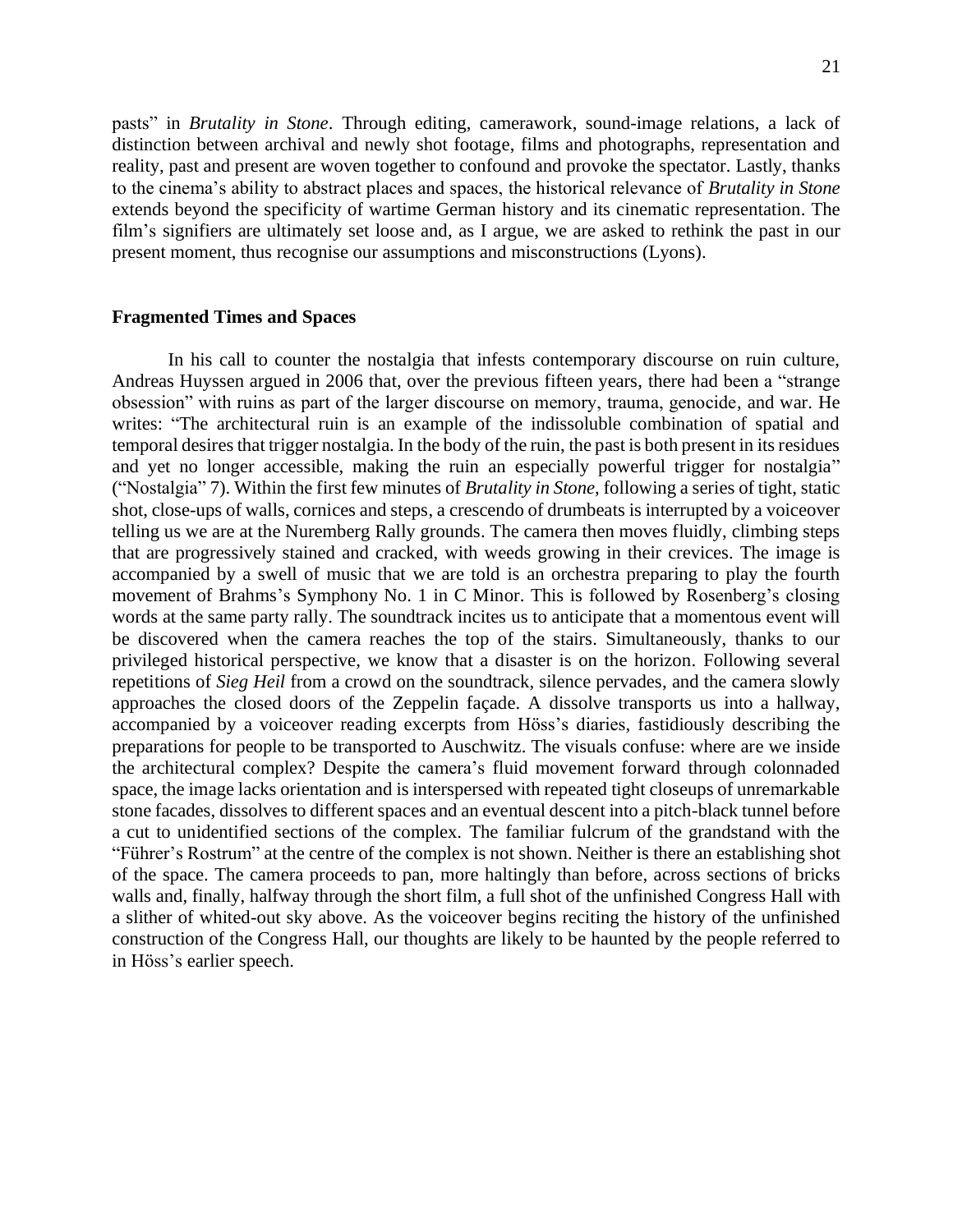

**Figure 7: Unfinished Congress Hall.** *Brutality in Stone***. Screenshot.**

The editing together of fragmentary images of the architectural complex and varied sound snippets not only creates confusion. As we remember the people transported to their deaths, the visual agitation of the camera starts to incite our own growing discomfort. The tension between images of the monumental neoclassical hallway empty of people, fragments of the dilapidated arena, sounds of screaming voices, speeches, silences and matter-of-fact historical details bring alive scenes of journeys to the gas chamber described by Höss. The strategy of overlaying sound from an earlier sequence to create a spectre of the past in the present is commonly used by experimental documentary. Often, as critics acknowledge, the production of nonlinear fragments at the level of sound and image are designed to haunt the film narrative and, by extension, the viewer's encounter with the events depicted (Lippit). In turn, the distinction between illusion or imagination and reality is lost. In *Brutality in Stone* this conflict between sound and image, past and present, points to the blurring of fantasy (aesthetic representation) and the reality of Nazism. These sequences take on a powerful resonance when we recognise that it is not just that walls of the Nuremberg complex resound with atrocities that occurred elsewhere, but that Höss's discourse, the narrator's historical facts, Hitler's speeches and great orchestral music are the different and conflicting histories witnessed by the stone walls at Nuremberg.

These sequences capture Kluge's much written about desire to engage his viewer in the film experience, such that they will become a historian as opposed to an observer of history. As Eike Friedrich Wenzel claims, for Kluge, history is grasped through the "filmic process of work on our perceptions […] an incessant questioning of the images we make of history" (174). Wenzel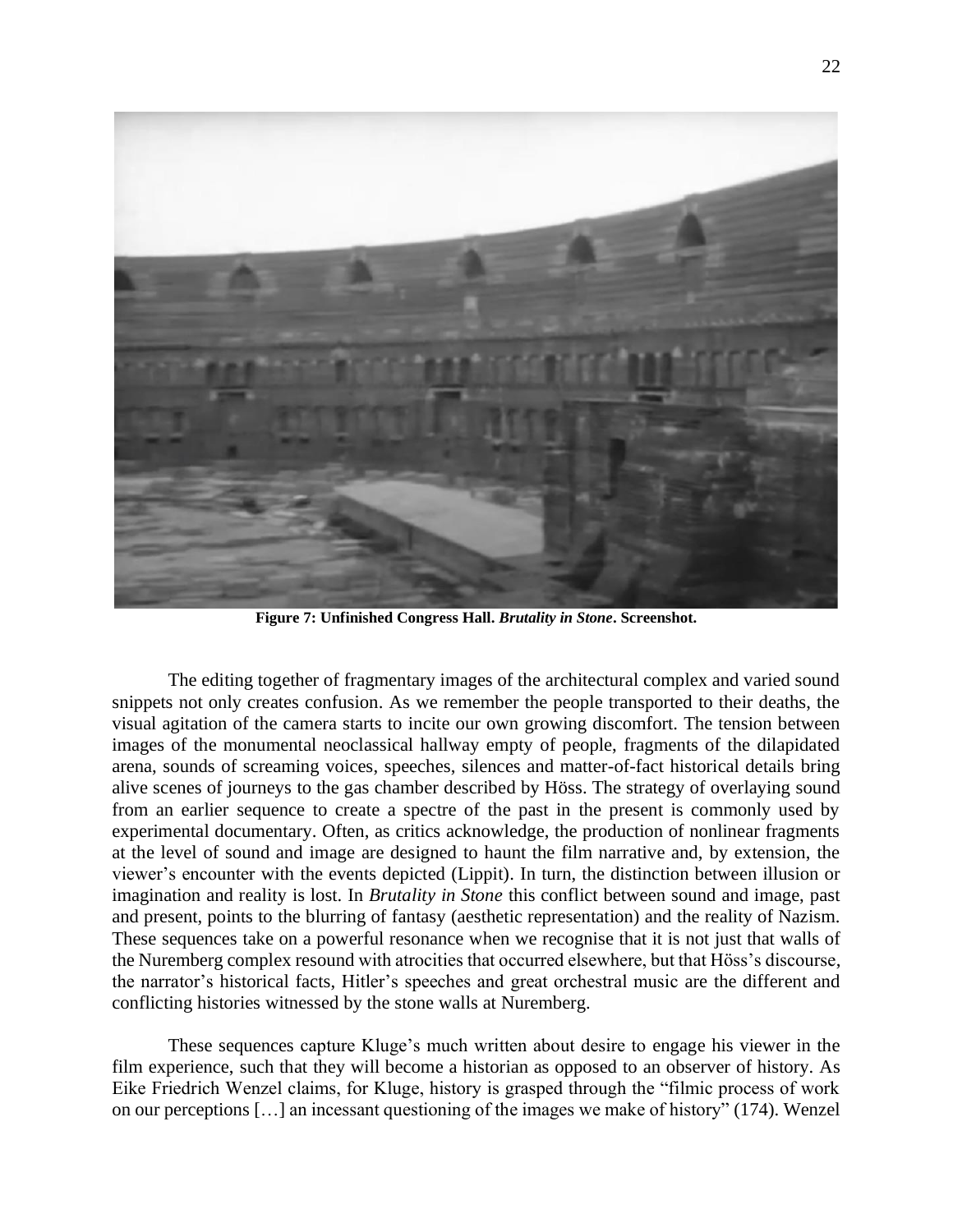goes on to claim that, for Kluge, "historicity is both the irreducible horizon of his work and a social utopia. All his films are informed by an insistence on the significance of historicity, an insistence that viewers are invited to adopt as an attitude—towards themselves, towards the film, and towards their own social reality" (175). Following Wenzel's logic, therefore, history in Kluge's film is not a static objective phenomenon. Rather, history lies in the viewer's experience and subsequent understanding of its representation. Similarly, as Kluge himself says, history cannot be interpreted through revelation of the mind or the character behind the structures and remnants of the past (Wenzel 198). As Kluge's work on the viewer as producer within the public sphere insists, the disjunctions and abrupt shifts, ostensibly connected or bridged in film through sound, are designed to create discomfort for the viewer, forcing them to find coherence and meaning elsewhere. What matters is the audience's interaction with the film as a channel for producing historical communication (Kluge, "On" 44). Like Leni Peickert, the protagonist of Kluge's *Artists Under the Big Top, Perplexed* (*Die Artisten in der Zirkuskuppel: Ratlos*, 1968), the viewer of *Brutality in Stone* is called upon to be the historian of her own historical moment. Moreover, that historical present is only sayable and visible through its relationship to other historical moments. In the conflicting spaces between sound and image, the ongoing multivalence of history and different historical moments haunt the spectator's experience of the film and history. We are disoriented within the visual representation of the architectural ruins and, simultaneously, transported through cinema to the location where we hear speeches and sound effects that remind us of the horrendous Nazi past. The past is heard in the voice of the perpetrators, the violence thus being made visible to our minds as we imagine the crimes piling up one on top of the other. As we listen to the commandant of Auschwitz on the soundtrack, our thoughts are propelled into what is looming for Germany in the 1940s, following the historical speeches. Our thoughts are met by the "storm" on its way, followed by the "pile of debris" in the ensuing scenes (Benjamin 257–8). Thus, in the present of the film's making—so we assume at this point in its unfolding—the Nazi Party's use of the stadium in the late 1930s as well as the crimes announced there, then and thereafter, are introduced. Memories of the devastation unfold in our minds. There is no nostalgia in these shots of (now) past historical moments. Through our engagement with the film's representation, the Nuremberg stadium is given an afterlife. *Brutality in Stone*, and its ongoing reception, demonumentalises, dematerialises the meaning of the site as a platform for memory. The film, and our memories, from different times and spaces, effectively extend the site beyond its material manifestation to a platform for future commemoration. Ultimately, the film takes the site out of the hands of Nazism (Cherry 7–8).

What of the future of Kluge and Schamoni's film, the present of our own watching in the twenty-first century? Since the Allied Victory in 1945, the question of what to do with the Nazi Party Rally Grounds has continued to play out in multiple private, civic, and media forums. Indeed, the struggle to find an appropriate and ethical way to remember the Nazi past continues in Germany today. <sup>13</sup> As a result, the site has gone through periods of being debated, neglected, and partially destroyed. In 2001, a documentation centre with a permanent exhibition on the history of the grounds was opened in the Congress Hall. The future of the structures, including the Zeppelin Field—so often represented as the site for the birth of the historical ideology designed to end history—continues to be the subject of ongoing public debate (Macdonald). In the meantime, the same already damaged stone walls in *Brutality in Stone* continue to crumble. Today, they are defaced with mould, graffiti, bird droppings, and the stadium is in use for various large-scale public events and football games. In 2017, local authorities proposed a renovation of the Zeppelin Field,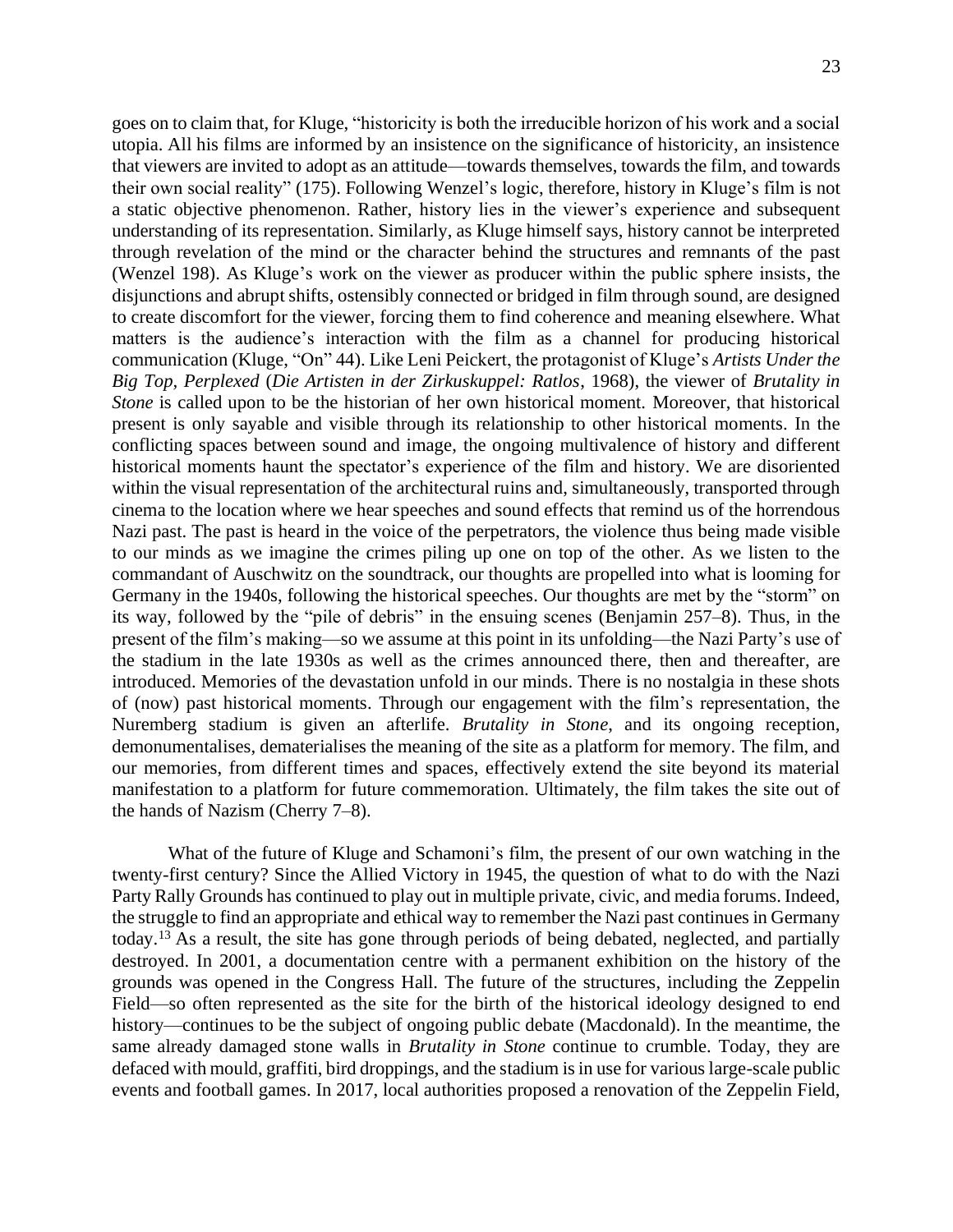estimated at  $E$ 73 million, to be financed by taxpayers (Zelnhefer). The proposal raised conflicting opinions: locals protested the expense in an age of austerity, others argued that the structures had to be renovated, enabling reflection on the dark Nazi past, and still others questioned the building of a static monument through renovation of the complex (Paterson). At the same time, city officials expressed concern for the dangers posed to passers-by and visitors by the crumbling and decaying structures. Specifically, they were worried about debris falling onto the sidewalk.

From a different perspective, to leave the buildings in their partly destroyed, unfinished, and now further deteriorating state, is equally susceptible to the accusation of monumentalisation. As Huyssen argues, the monument in ruins not only aids memory and healing, but it can also act as a screen for insight into the complexities of history by privileging the ruin as authentic object from a fixed moment in the past ("Present Pasts" 14). And because the terror and destruction of the Nazi past is today far removed from the lives of many, acknowledgment of its extent and ramifications is threatened, particularly by young locals who play football on the Zeppelin Field or tourists who skip the museum and head straight to the rostrum where Hitler delivered his speeches. In addition to those histories secreted in the ruinous cracks and repeated in the mind of the viewer thanks to the spaces between sound and images in Kluge and Schamoni's film, today, the histories conceived by visitors are multiple and contested. Some are astounded that the Documentation Centre exhibition does not do more to critique the narrative of the past (Macdonald 141–2). Others are dangerously ignorant of the significance of the complex (142). Still others experience the site and its associated German history through presentation by tour guides—often history students from the local university—and educators.

Huyssen's explanation of the labyrinthine incompletion of Piranesi's *Carceri d'invenzione*—etchings of fictional prisons begun in 1747—offers a valuable aesthetic framework for understanding the spatial and temporal fragmentation that we find in Kluge and Schamoni's film of the Nuremberg complex. Huyssen writes,

[Piranesi] privileged arches and bridges, ladders and staircases, anterooms and passageways. While massive and static in their encasings, the prisons do suggest motion and transition, a back and forth, up and down that disturbs and unmoors the gaze of the spectator. Instead of viewing limited spaces from a fixed-observer perspective and from a safe distance, the spectator is drawn into a proliferating labyrinth of staircases, bridges, and passageways that seem to lead into infinite depths left, right, and center. It is as if the spectator's gaze is imprisoned by the represented space, lured in and captured because no firm point of view can be had as the eye wanders around in this labyrinth. ("Present Pasts" 23)

Huyssen goes on to argue that representations such as Piranesi's *Carceri* etchings can be understood as spatialisations of history in which space is made temporal through visual representation. If *Brutality in Stone* is seen through the same lens, the camera ensures that we are denied the potentially comfortable position of viewing the spaces and constructions as historically distanced, belonging to a fixed point in the past. Rather, the halls and stairs as platforms for great speeches about a future taking place in another time and space are filmed in the present of the 1960s. They are then edited together with re-presented images of documents, models and plans for an incomplete project from the past. Thus, past plans for the complex's future, the destruction and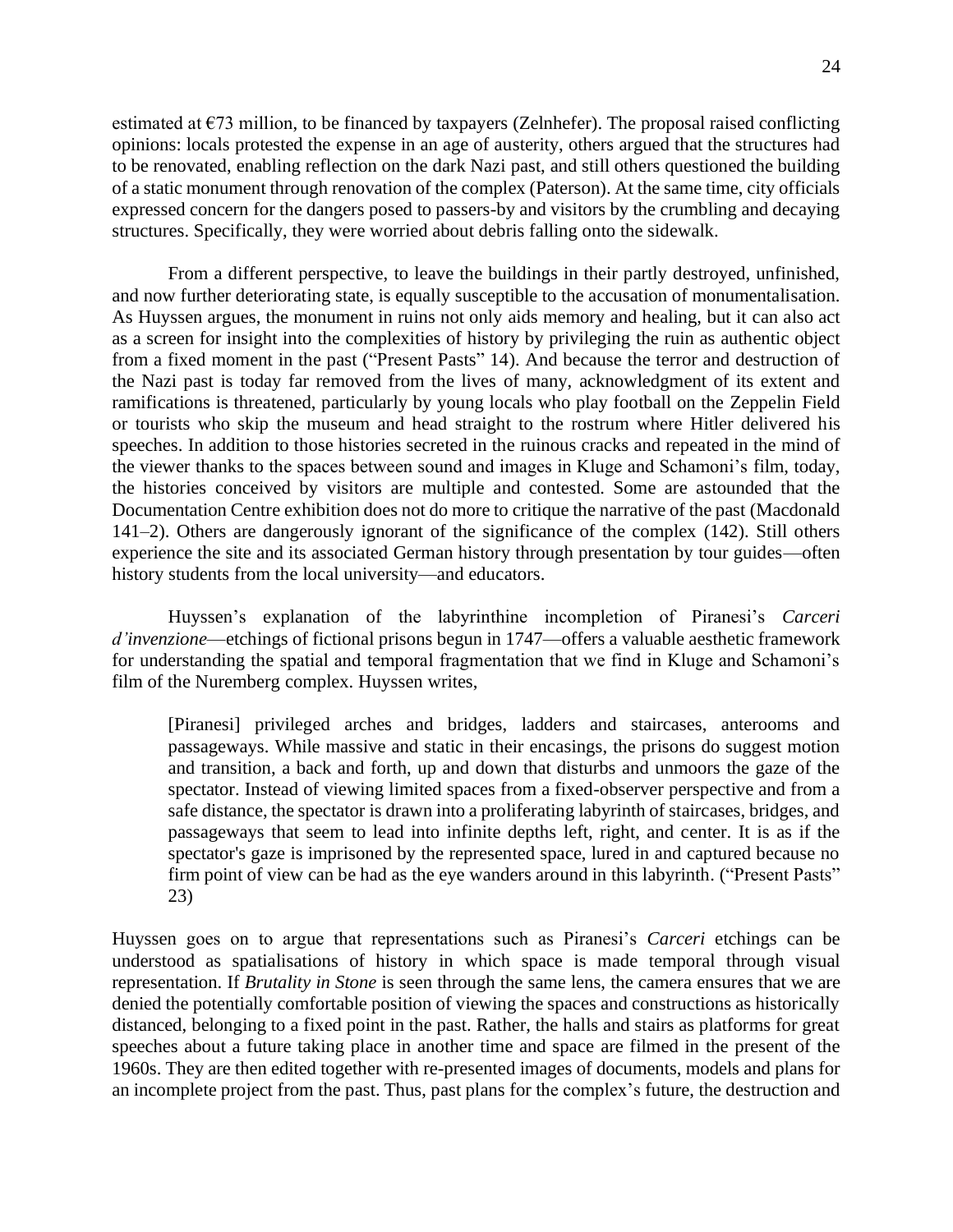dilapidation of the buildings as ruins in 1960 are woven together into the single temporality of the short film.

Following the camera's increasingly uncertain journey through the ruins in the first half of the film, *Brutality in Stone* cuts to still archival images of sketches made by Hitler, models and architectural plans of Germania. While the camera continues to glide through images of Speer's models, bombs exploding can be heard on the soundtrack. Memories of actual destruction further overlay imagined future constructions when the narrator relates Hitler's order in August 1943 to create one million basic dwellings to house bombed-out citizens. These snippets of speeches, radio announcements and cheering crowds are interspersed with silence, sirens and a few bars of composer Hans Posegga's chromatic music. Thus, in these passages, photographs, sketches and models turn into moving images over time. In addition, the merging of *Brutality in Stone* and archival images and sounds further blurs past and present. These different temporal perspectives and registers are not signalled by the film as distinct, but rather, are freely edited together, reminding us that history is always a conglomeration of past and present, illusion and reality. In turn, archival images and sounds of the past describe the then-present architectural structure, which in itself is unfinished and a fantasy. As Lutze explains, for Kluge, the viewer's role is not to identify the source of the sounds and images, but to discern connections and common features, to make sense of potential incoherence (125–31). Thus, the film draws our attention to histories in which monumental, heroic architectural spectacles designed to persuade the masses emotionally of an ideology will lead to a collective nightmare. This exposure of the multiple truths of history resists the spectacle, and thereby, refuses a heightened emotional enthusiasm. Instead, if we are to follow Kluge's oft-espoused thinking, the viewer is led to respond to her perceptual awareness and the critically transformative potential behind the smokescreens of ideology.<sup>14</sup>



**Figure 8: Models for the Future Germania.** *Brutality in Stone***. Screenshot.**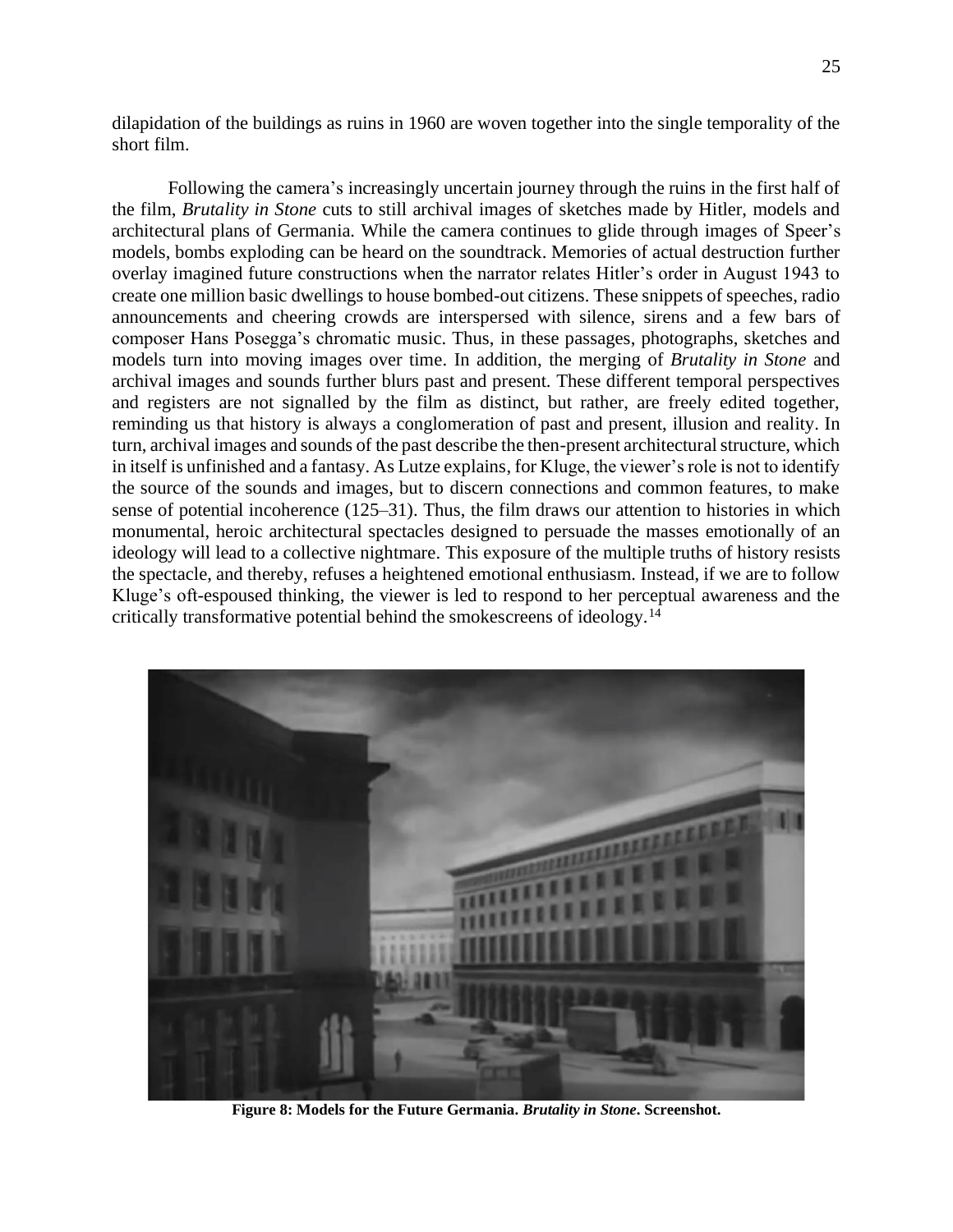If the labyrinthine temporal logic of the images in *Brutality in Stone* is any indication of the place of the represented past in our present, then history is not over and we do not have a privileged position from which to survey it. Rather, while watching *Brutality in Stone,* we are jolted by the shifts in perspective and surrounded by the fragments. The end result is that the crimes spoken of in the voiceover are not only in the past we know to have been realised (in the concentration camps) and not realised (the Thousand Year Reich), but continue to weigh on our experience in the present.

As Huyssen reminds us, the dimension that is always present in the ruin is the "consciousness of the transitoriness of all greatness and power, the warning of imperial hubris, and the remembrance of nature in all culture" ("Authentic Ruins" 21). In other words, contrary to the will of the powerful, and the apparent solidity of stone, nothing lasts. The man-made ruins of the past will always be overwhelmed by the magnitude of nature. However, the incomplete buildings also anticipate a future in which they will become whole. As long as these particular ruins remain unfinished, there will always be a future—if only in the imagination—that will apparently complete them. The ruins are haunted by death, and yet, the cinema has the capacity to release them from temporal stasis and incite its audiences to imagine their revivification. Accordingly, the cinema's disrespect for the linearity of history brings this past embodied in what Huyssen calls "ruined and memory-laden architecture" into our present to remind the contemporary viewer of its continued existence ("Authentic Ruins" 26).

Cinema has the capacity to create shifting visions of place and space as well as history. The camera of *Brutality in Stone* sets the location of the Nazi Rally grounds into motion, making them spatially obscure, multilayered, able to be seen from new perspectives without the hierarchy of power and ideological persuasion that were once delivered from the podium. The film races across brick, stone, cement surfaces, as if running historical times as well as spaces together, indicating the struggle between them. However, the cinema is not alone here: architectural ruins also confound the organisation of space and history, particularly given what the site would have been had it not been bombed by the Allies in early 1945. The ruin creates a dynamic place, a fragmented architecture in decay, characterised by a tension between past, present, and future. This breaking apart of the ruined walls thanks to the uncertainty of spatial relations between them is underlined by their cinematic presentation. The fragmentation is transposed and underlined in the space between still and moving images in *Brutality in Stone*. By using the camera and editing capacities to fragment the space of the architecture, as well as fuse incompatible histories, Kluge and Schamoni refuse the material and visual power of architecture as ideology.

In addition, the fragmentation of the image together with the absence of an expositional image to orient the viewer within the rally grounds results in a flattening and ultimate abstraction of the buildings. The reduction of the historical structures to two dimensional architectural plans and cinematic images is a further use of the cinema to refute the power of the creator, the mind and spirit of those who designed and built the rally grounds.<sup>15</sup> Hitler believed in the ruin as oneiric, as having the potential to bring rebirth of his power in the future (Stern). *Brutality in Stone* does the very opposite. The relationship between camera and architecture presents a fragmented, "multidirectional" future, that is, in contradistinction to that imagined by the Reich and its speeches at the site.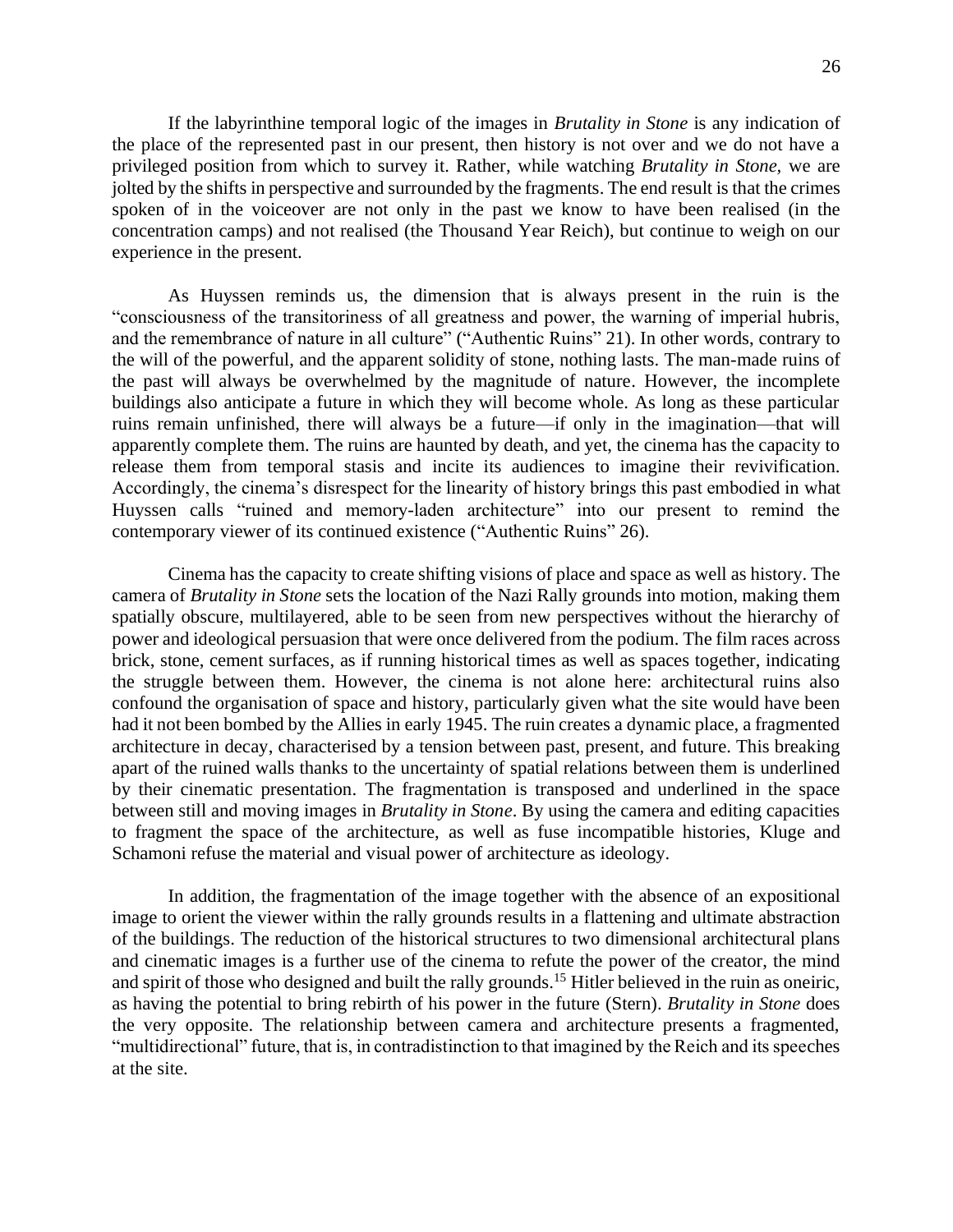In another visual tension, architecture and photography are put into a dialogue that is simultaneously conflictual in *Brutality in Stone*. Thanks to the stasis and two-dimensional flatness of the images, we are often unsure if what we see is the buildings themselves or a photograph of the same. Similarly, in the middle section of the film when we see Speer's life-like architectural models, in keeping with his intention, we could be deceived into thinking we are looking at a building itself. These fragments reflect back on the tension between photograph and film, encouraging us to ask: what is the status of this image, and what does it document? Is the camera looking at a representation or the thing itself? The film edits together archival photographs and films, images of buildings, plans and projections, into a series of histories in which the unspoken secrets of places that may or may not exist are confusing and illogical. In the end, we are left with our deception. Thus, unlike the audience at the party rallies held in the Zeppelin Field in the late 1930s, viewers of *Brutality in Stone* are encouraged to reject the presentation of an illusion (or fantasy) as the reality. Through the obfuscation of the distinction between still and moving images, archival and original footage, we doubt the credibility of the architectural designs. Architecture, models of buildings that will never be built, photographs, and drawings all coincide on the surface of the film image. The uncertain status of what we are seeing, in turn, pushes us to attend to the deception of the multiple discourses of history coinciding, at times, unpredictably.

### **Abstracting History**

Lúcia Nagib argues in her discussion of *Brutality in Stone* that the concrete walls and floors, steps, halls, tunnels and stony terrain of the rally grounds are used to "convey abstract concepts" (84). She claims that this abstraction enables the film to reach beyond the specific history of the ruins at Nuremberg. Moreover, we can extend Nagib's argument to the present historical moment. Today, *Brutality in Stone*'s confrontation through fragmented ruins exposes the illusions and rhetorical myths that make up the abstract, but nevertheless, real notions of power, injustice and violence that proliferate and resonate in the present. *Brutality in Stone* nurtures the creative relationship between film and architecture (in ruins) to make visible the crimes of a historical and geographical past. As I demonstrate above, the film doesn't depict the crimes of the Nazi Holocaust in its past. Rather, it evokes this past through its resonance within its historical present of Germany in the 1960s (Rentschler). Moreover, this resonance extends into our present, two decades into the twenty-first century.

There are still further levels of abstraction beyond the film's specific focus on Germany in the late 1930s and 40s, specifically those events referenced in the soundtrack and evoked in the viewer's memory. Consistent with Nagib's claim for the abstraction of Kluge's images and the building therein, Wenzel points out that *Brutality in Stone* attempts no analysis of the architecture. True to Kluge's later filmmaking practice, the film is conscious to the point of a hermeneutic impetus to reveal its own interaction with the architecture of the past (Wenzel 182). That is, the film is not about the architecture, its form or structure, *per se*, but about the historical truths and lies within its ruins as we see them "today". The grass has begun to grow over the corners, steps, hallways of the Nuremberg complex as it is represented by *Brutality in Stone*, such that the immediate layer of history has been consumed by nature, literally. Further, on a metaphorical level, the moss and dirt communicate that it is not the politics of the buildings, or what took place therein, but the past they evoke, the stories secreted within the stones, that must take priority today. In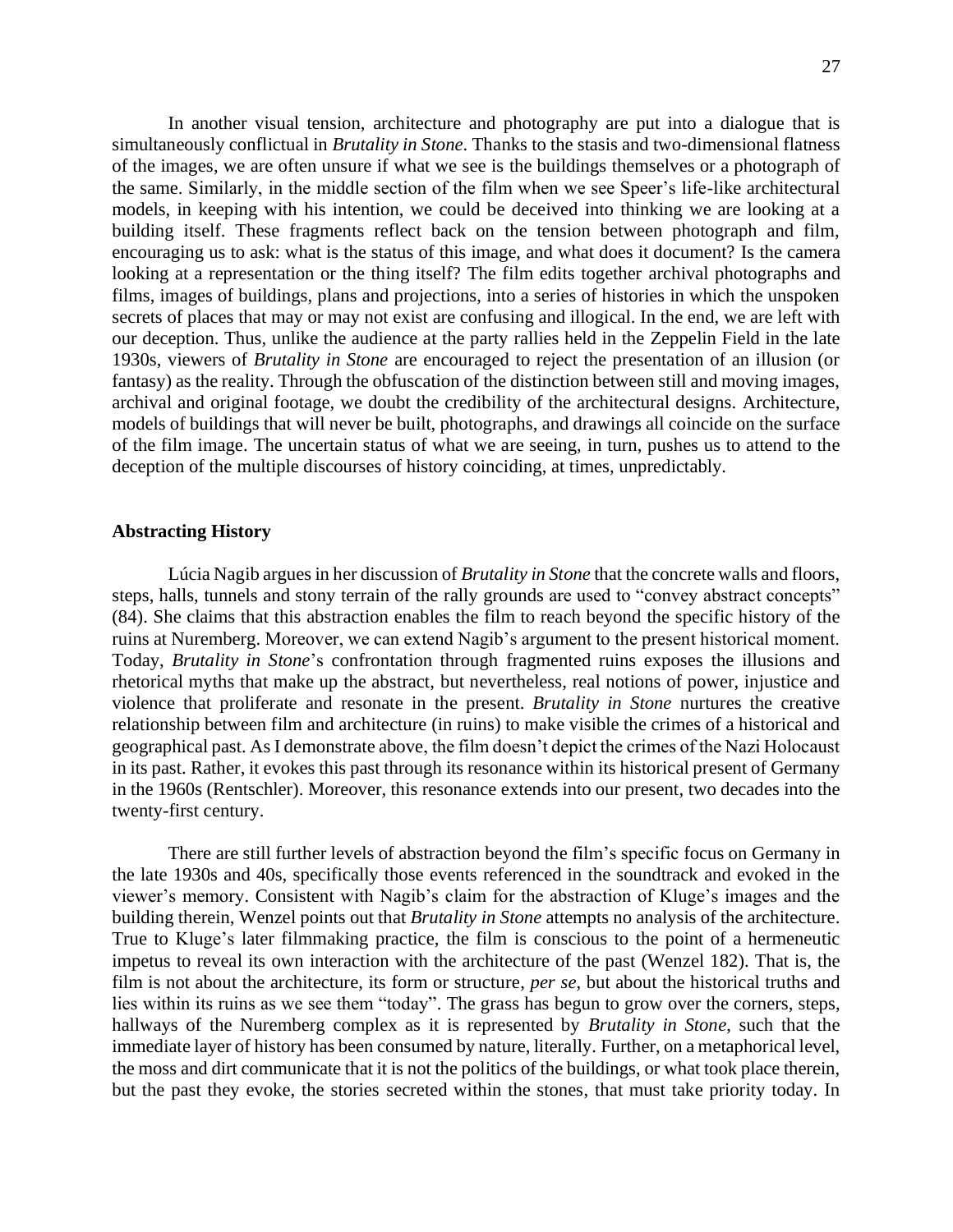addition, as Wenzel also points out, *Brutality in Stone* never makes clear the exact contours of the relationship between the past and the present. This refusal underlines the abstraction that, in turn, opens up to multiple interpretations beyond the film's specific times and places.

What message then is delivered through the abstraction that results from the relationship between film camera and architecture in ruins? If the film's reluctance to analyse the architecture enables a shift towards the buildings' historical significance, what does it find? The ruins of history and the fantasy of power are lurking at this site as it is represented in *Brutality in Stone.* In their filmic re-presentations, the corridors and spaces, walls, and objects stumbled upon as the film wanders and pieces them together are further abstracted to the extent that we can both see and not see what we are watching: as noted above, the film's refusal to offer an establishing shot of the complex in its entirety makes it difficult to orient ourselves within the architectural space. Instead, it shows fractured, conflicting perspectives through a camera that never rests in one location. It is not only the linearity and logic of historical narrative that is fractured by the film, but also, the rules of tectonics and perspective, leaving us lost both in space and time. We never know where we are inside the grounds, and we never fully conceive of the relation of the parts to the whole. Neither are the spaces of inside and outside, above and below ground, clearly differentiated. This becomes further confused by the lack of clear distinction between the use of archival and newly shot images. Thus, the film refuses to offer a stable perspective within space, as well as within history, and within Nazi Germany.

Inside these ruins made to appear labyrinthine and fragmented, the spaces are experienced as confusing. The viewer is confronted by the breaking apart of history such that our own becomes implicated within these walls. We do not sit outside history when looking at beautiful images memorialising the past. Invoking Benjamin's conception of our surrounding history as he articulated it in the often-quoted "Theses on the Philosophy of History", the storm is now truly blowing so vigorously and violently, and we are caught in the wreckage whether we like it or not. This confrontation with our own implication in the historical breakdown represented by *Brutality in Stone* is a modernist strategy that places critical analysis as the responsibility of the spectator. It is, ultimately, the success of Kluge's film to continue enabling an immersion in the processes of history in the twenty-first century. Moreover, this can be identified as the film's gesture beyond the specific history of the Nuremberg grounds: by asking the spectator to take responsibility for the continued interpretation and understanding of history, the film points to a broader historical intention. History, as Benjamin would have it, is not something on which we should turn our backs. Rather, the storms of the past must be recognised for the wreckage they have left in the present and future.

In *Brutality in Stone*, film and architecture, as well as the idea and materiality of the built environment, come together not just to expose, but also to invent, as well as to connect varied histories, the relationship between which must be remembered within public discourse. The documentary moving image brings together multiple memories and histories, secreted in places and spaces that may have been built in the past for an invented future, but have become the challenge of the present moment. Kluge and Schamoni do more than use the medium for the simultaneous creation and representation of invisible histories in decaying architectural structures. They let the viewer loose inside the space of the film, and by turns, inside the space of the Nuremberg complex, leaving her with no option but to be reminded of the power, manipulation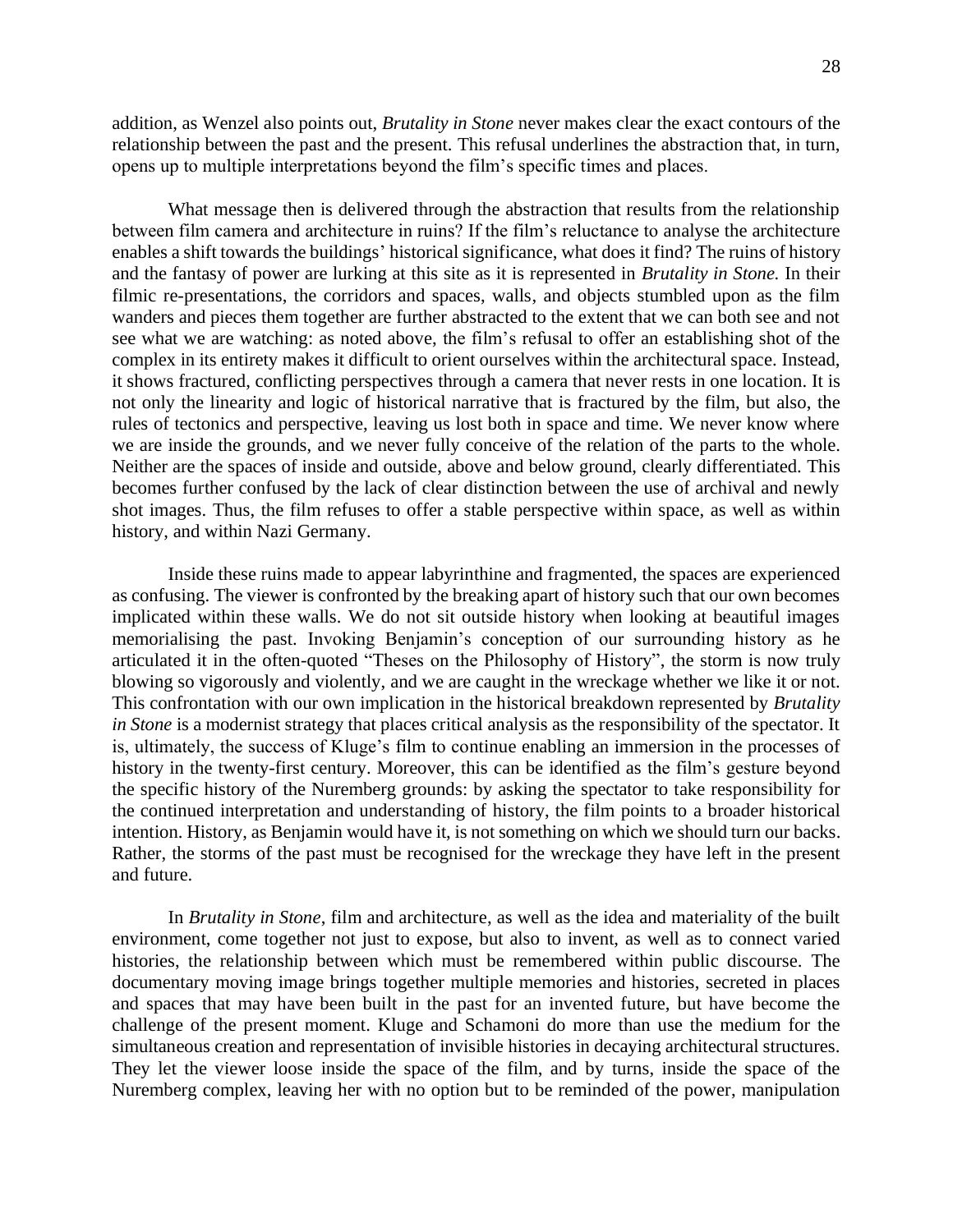and destruction that led to this ruinous landscape. As one traumatic past bleeds into the next and both, in turn, extend into the present, it is imperative that we remember these potentially distant histories. While they once overwhelmed our consciousness, we must not let them disappear. This complex of histories and places and spaces in motion depends on the film camera coming together with architecture for the ongoing longevity, multiplicity, and spatial reverberations of history.

The history in which power destroyed and the Nazis attempted to rewrite the future with their architecture as the icon and facilitator of that future is discredited by *Brutality in Stone*. It is deconstructed through the use of an interaction between ruins (the unfinished and abandoned spaces of the Nuremberg complex) and the camera with its ability to further fragment and disorient. We are confused because we are not given a fixed position or singular historical moment from which to see the past or the rally grounds. In addition, the tensions between sound and image, and the ongoing uncertain status of the image, both of and in the film, confuse our understanding of the place, its history, as well as the histories it represents. Even though the film was made sixty years ago, it speaks to the contemporaneity of the ongoing imperative to see and understand history differently. Such is the capacity of the cinema and the architectural ruin to reorganise the unfolding of time, the representation of history and, and therefore, our collective memories.

#### **Notes**

<sup>1</sup> Simultaneously, the public discourse through which historians vigorously and controversially debated the place of the Nazi past (the *Historikerstreit*) in contemporary Germany had already begun. For the ongoing relevance of the *Historikerstreit* in reunified Germany, see Rutschmann. I take this notion of making visible and sayable from Jacques Rancière's writings on the politics of the image.

<sup>2</sup> Kluge insists that historical analysis is responsible for the making conscious of the past in the present in the struggle against the repression of the past. This is most articulately laid out in his work with Oskar Negt, *History and Obstinacy*.

<sup>3</sup> The term "ruin porn" is used to critique nostalgic tendencies that romanticise the past through representation of the ruined (modern) past in a post-modern, post-industrial moment (Lyons).

<sup>4</sup> For a sophisticated account of the phenomenon of ruins made spectacular, see Orvell.

<sup>5</sup> The notion of the counter-monument was first explored in English language literature by James Young and his analysis of the monuments that resist or efface traditional monuments as markers of official history. For a discussion of the historical spectacle often created by Nazi architecture, see Hagen and Ostergren. I here argue that a film such as *Brutality in Stone* deliberately counters the historical intention of the architecture.

<sup>6</sup> The notion of multidirectional pasts is taken from Michael Rothberg's writings on the importance of multiple approaches to, and thus interpretations of, the varied and often conflicting pasts signified in Holocaust memorials.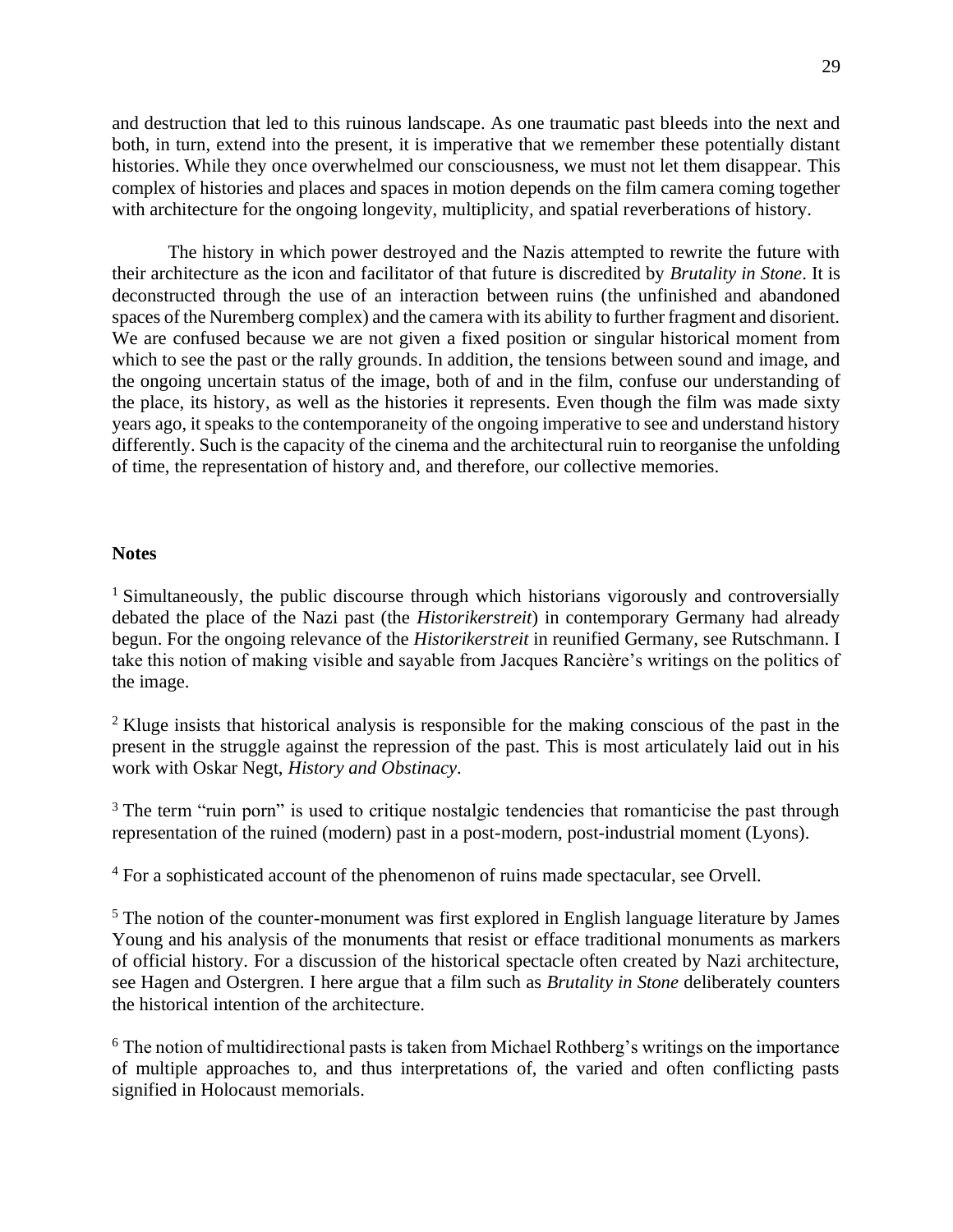<sup>7</sup> Postwar films made in the German Democratic Republic did represent the memory of the National Socialist past, if not always directly (Allan and Sandford).

<sup>8</sup> While Nuremberg is not commonly associated with the Nazi planning of the Holocaust, we will remember that the Nuremberg Laws were written there, and that the site was used for military strategy as well as rallies and propaganda exercises.

<sup>9</sup> In the literature on counter-monument as key to the future of Germany's coming to terms with the past, the static monument is thought to ossify the past while the transitory, specifically, ephemeral, provokes interrogation and education of the past (Young).

<sup>10</sup> Kluge himself often uses the term "the film in the viewer's head" in his writing (Gregor 157–8; Kluge, "Pact" 236).

11 "*Die verlassenen Bauten der nationalsozialistischen Partei lassen als steinerne Zeugen die Erinnerung an jene Epoche lebendig warden*."

<sup>12</sup> These discussions have primarily focused on European art and auteur cinema by directors such as Alain Resnais, Michelangelo Antonioni, Federico Fellini, Jean-Luc Godard (Kovács).

<sup>13</sup> For a particularly concise summary of the debates, see Niven.

<sup>14</sup> This power to determine reality from fantasy that begins with the formation of perception was fundamental to Kluge's groundbreaking analysis of the mechanisms of the public sphere in postwar Germany. Of particular relevance here is the role of television as a public sphere. It is a notion that resonates through all his historical films as well as his documentaries (Negt and Kluge 96–148).

<sup>15</sup> As critics of the art documentary from André Bazin onwards agree, the genre characteristically looks to find the person behind the creation. Indeed, this is true of other works on Nazi architectural plans. A documentary such as Peter Cohen's *Architecture of Doom* (1989) is committed to representing the architecture as a way to discovering the mind of the man who conceived Nazi ideology.

### **References**

- Allan, Sean, and John Sandford, editors. *DEFA: East German Cinema, 1946–1992*. Berghahn Books, 1999.
- *Architecture of Doom* [*Undergångens arkitektur*]*.* Directed by Peter Cohen, Poj Filmproduktion A; Stiftelsen Svenska Filminstitutet; Sveriges Television AB; Sandrew Film & Teater AB, 1989.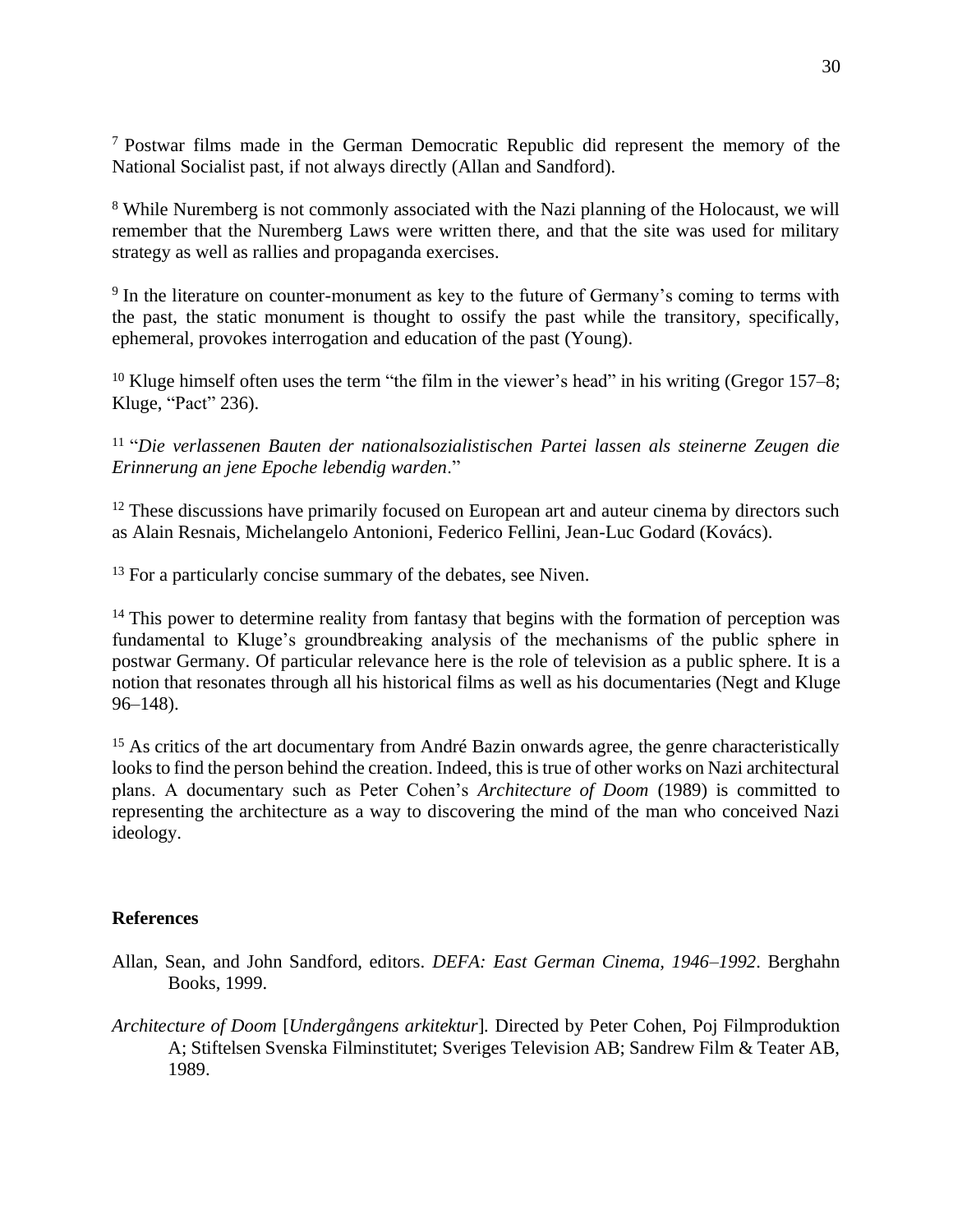- *Artists Under the Big Top, Perplexed* [*Die Artisten in der Zirkuskuppel: Ratlos*]. Directed by Alexander Kluge, Kairos-Film, 1968.
- Bazin, André. "Painting and Cinema." *What Is Cinema? Vol. 1*, edited and translated by Hugh Gray, U of California P, 2004, pp. 164–72.
- Benjamin, Walter. "Theses on the Philosophy of History." *Illuminations: Essays and Reflections*, edited by Hannah Arendt, translated by Harry Zohn, Fontana/Collins, 1973, pp. 255–66.
- Boym, Svetlana. "Ruinophilia: Appreciation of Ruins." *Atlas of Transformation*, 2011, [monumenttotransformation.org/atlas-of-transformation/html/r/ruinophilia/ruinophilia](http://monumenttotransformation.org/atlas-of-transformation/html/r/ruinophilia/ruinophilia-appreciation-of-ruins-svetlana-boym.html)[appreciation-of-ruins-svetlana-boym.html.](http://monumenttotransformation.org/atlas-of-transformation/html/r/ruinophilia/ruinophilia-appreciation-of-ruins-svetlana-boym.html) Accessed 12 Sept. 2020.
- *Brutality in Stone* [*Brutalität in Stein*]. Directed by Alexander Kluge and Peter Schamoni, Alexander Kluge Filmproduktion, 1961.
- Cherry, Deborah, editor. "The Afterlives of Monuments." *The Afterlives of Monuments*, edited by Deborah Cherry, Routledge, 2014, pp. 1–14.
- Dalle Vacche, Angela. "The Art Documentary in the Postwar Period." *Aniki: Portuguese Journal of the Moving Image*, vol. 1, no. 2, 2014, pp. 292–313, DOI[: https://doi.org/10.14591/aniki.v1n2.90.](https://doi.org/10.14591/aniki.v1n2.90)
- Gregor, Ulrich. "Interview with Alexander Kluge." *Herzog/Kluge/Straub*, edited by Peter W. Jansen and Wolfram Schütte, Carl Hansen Verlag, 1976, pp. 153–78*.*
- Hagen, Joshua, and Robert Ostergren. "Spectacle, Architecture and Place at the Nuremberg Party Rallies: Projecting a Nazi Vision of Past, Present and Future." *Cultural Geographies*, vol. 13, no. 2, Apr. 2006, pp. 157–81, DOI: [https://doi.org/10.1191/1474474006eu355oa.](https://doi.org/10.1191/1474474006eu355oa)
- Hell, Julia, and Andreas Schönle. Introduction. *Ruins of Modernity*, edited by Julia Hell and Andreas Schönle, Duke UP, 2010, pp. 1–14.
- Huyssen, Andreas. "Authentic Ruins: Products of Modernity." *Ruins of Modernity*, edited by Julia Hell and Andreas Schönle, Duke UP, 2010, pp. 17–28.
- ---. "Nostalgia for Ruins." *Grey Room*, no. 23, Spring 2006, pp. 6–21, DOI: [https://doi.org/10.1162/grey.2006.1.23.6.](https://doi.org/10.1162/grey.2006.1.23.6)
- ---. "Present Pasts: Media, Politics, Amnesia." *Public Culture*, vol. 12, no. 1, 2000, pp. 21–38, DOI: [https://doi.org/10.1215/08992363-12-1-21.](https://doi.org/10.1215/08992363-12-1-21)
- Kluge, Alexander. "The Assault of the Present on the Rest of Time." *New German Critique,* no. 49, Special Issue on Alexander Kluge, Winter 1990, pp. 11–22, DOI: [https://doi.org/10.2307/488371.](https://doi.org/10.2307/488371)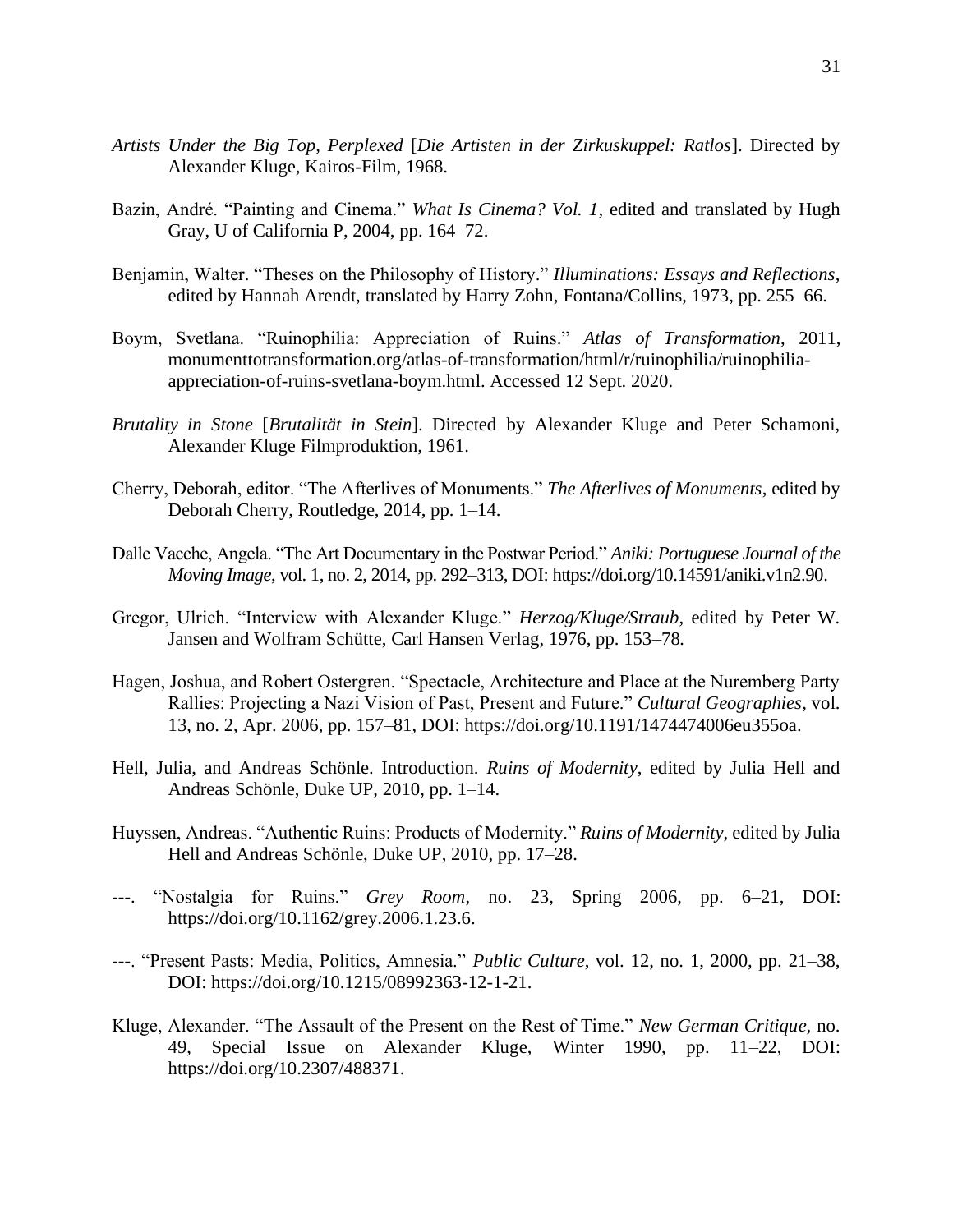- ---. "On Film and the Public Sphere, 1981." *Alexander Kluge: Raw Materials for the Imagination*, edited by Tara Forrest, Amsterdam UP, 2012, pp. 33–49.
- ---. "Pact with a Dead Man." *West German Filmmakers on Film: Visions and Voices*, edited by Eric Rentschler, Holmes and Meier, 1989, pp. 234–41.
- Kluge, Alexander, and Klaus Eder. "Debate on the Documentary Film: Conversation with Klaus Eder, 1980." *Alexander Kluge: Raw Materials for the Imagination*, edited by Tara Forrest, Amsterdam UP, 2012, pp. 197–208.
- Kluge, Alexander, and Oskar Negt. *History and Obstinacy*. 1981. Edited by Devin Fore, translated by Richard Langston, Zone Books, 2014.
- Kovács, András Bálint. *Screening Modernism: European Art Cinema 1950–1980.* U Chicago P, 2007.
- Lippit, Akira Mizuta. *Ex-Cinema: From a Theory of Experimental Film and Video*. U of California P, 2012.
- Lutze, Peter. *Alexander Kluge: The Last Modernist*. Wayne State UP, 1998.
- Lyons, Siobhan, editor. *Ruin Porn and the Obsession with Decay*. Palgrave, 2018.
- Macdonald, Sharon. *Difficult Heritage: Negotiating the Nazi Past in Nuremberg and Beyond*. Routledge, 2009.
- Nagib, Lúcia. *World Cinema and the Ethics of Realism*. Continuum, 2011.
- Negt, Oskar, and Alexander Kluge. *Public Sphere and Experience: Analysis of the Bourgeois and Proletarian Public Sphere*. Translated by Peter Labanyi, Jamie Owen Daniel and Assenka Oksiloff, U of Minnesota P, 1993.
- Niven, Bill. *Facing the Nazi Past: United Germany and the Legacy of the Third Reich*. Routledge, 2002.
- Orvell, Miles. *Empire of Ruins: American Culture, Photography, and the Spectacle of Destruction*. Oxford UP, 2021.
- Paterson, Tony. "Nuremberg: Germany's Dilemma over the Nazis' Field of Dreams." *The Independent*. 1 Jan. 2016, [www.independent.co.uk/news/world/europe/nuremberg](https://www.independent.co.uk/news/world/europe/nuremberg-germany-s-dilemma-over-nazis-field-dreams-a6793276.html)[germany-s-dilemma-over-nazis-field-dreams-a6793276.html.](https://www.independent.co.uk/news/world/europe/nuremberg-germany-s-dilemma-over-nazis-field-dreams-a6793276.html)
- *The Power of Emotion* [*Die Macht der Gefühle*]. Directed by Alexander Kluge, Kairos-Film and Zweites Deutsches Fernsehen, 1983.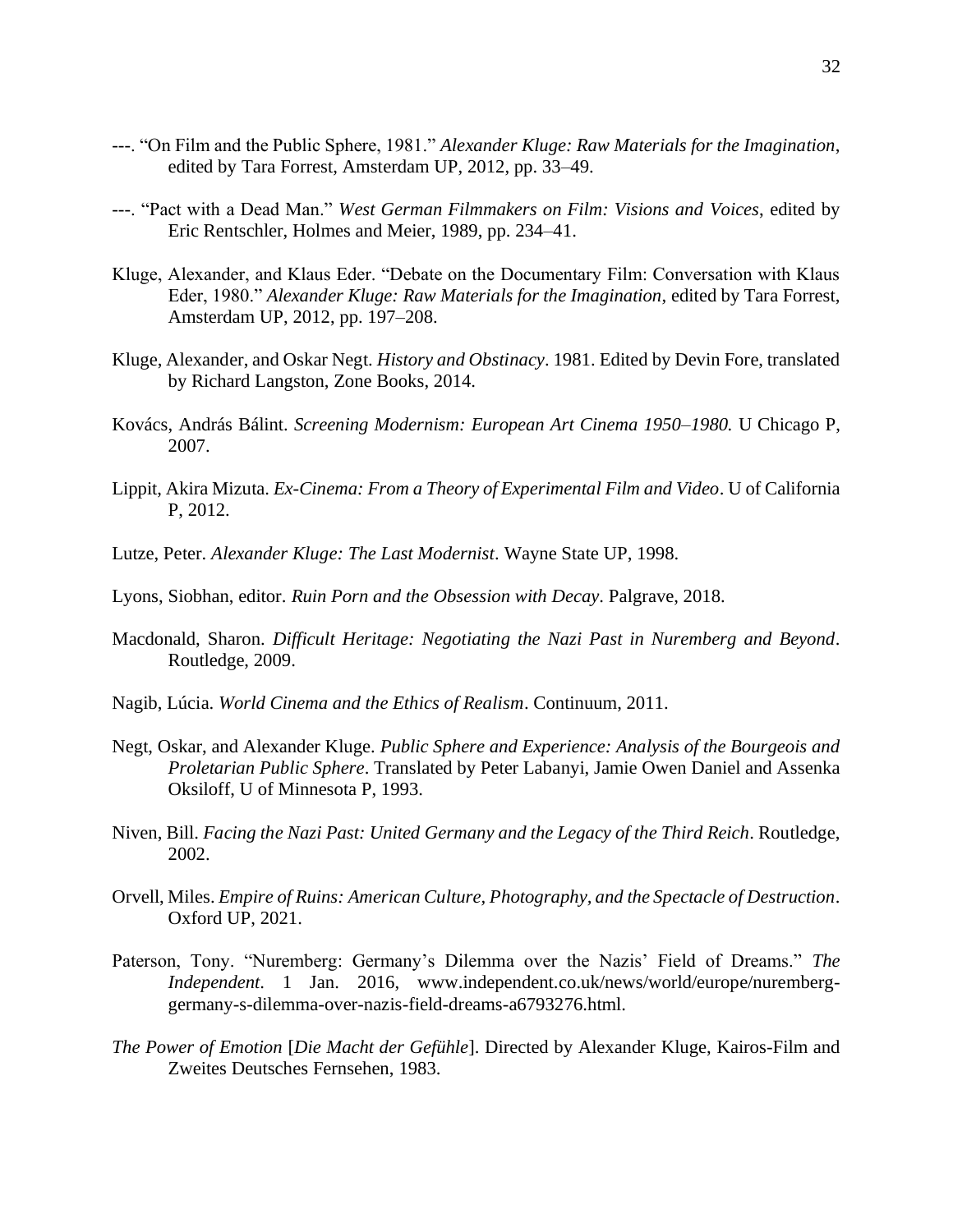- Rancière, Jacques. *The Politics of Aesthetics: The Distribution of the Sensible*. Edited and translated by Gabriel Rockhill, Continuum, 2004.
- Rentschler, Eric. "Remembering Not to Forget: A Retrospective Reading of Kluge's *Brutality in Stone*." *New German Critique,* vol. 49, Winter 1990, pp. 23–41, DOI: [https://doi.org/10.2307/488372.](https://doi.org/10.2307/488372)
- Rothberg, Michael. *Multidirectional Memory: Remembering the Holocaust in the Age of Decolonization*. Stanford UP, 2009.
- Rutschmann, Paul. "*Vergangenheitsbewältigung*: Historikerstreit and the Notion of Continued Responsibility." *New German Review*, vol. 25, no. 1, 2001, pp. 5–19.
- Simmel, Georg. "The Ruin." *The Hudson Review*, vol. 11, no. 3, Autumn 1958, pp. 371–85, DOI: [https://doi.org/10.2307/3848614.](https://doi.org/10.2307/3848614)
- Spotts, Frederic. *Hitler and the Power of Aesthetics*. The Overlook Press, 2003.
- Stern, Ralph. "Cinema and Berlin's Spectacle of Destruction: The 'Ruin' Film, 1945–50." *Architectural Association School of Architecture*, no. 54, Summer 2006, pp. 48–60.
- *Triumph of the Will* [*Triumph des Willens*]. Directed by Leni Riefenstahl, Reichsparteitag-Film. Distributed by Universum Film AG, 1935.
- von Moltke, Johannes. "Ruin Cinema." *Ruins of Modernity*, edited by Julia Hell and Andreas Schönle, Duke UP, 2010, pp. 395–417*.*
- Wenzel, Eike Friedrich. "Construction Site Film: Kluge's Idea of Realism and His Short Films." *Alexander Kluge: Raw Materials for the Imagination*, edited by Tara Forrest, Amsterdam UP, 2012, pp. 174–90.
- Young, James E. *At Memory's Edge: After-Images of the Holocaust in Contemporary Art and Architecture.* Yale UP, 2000.

Zelnhefer, Siegfried, editor. *Zeppelin Field: A Place for Learning*. City of Nuremberg, 2017.

### **Suggested Citation**

Guerin, Frances. "Re-presenting Histories: Documentary Film and Architectural Ruins in *Brutality in Stone*." *Alphaville: Journal of Film and Screen Media*, no. 21, 2021, pp. 13–34, DOI: https://doi.org/10.33178/alpha.21.01.